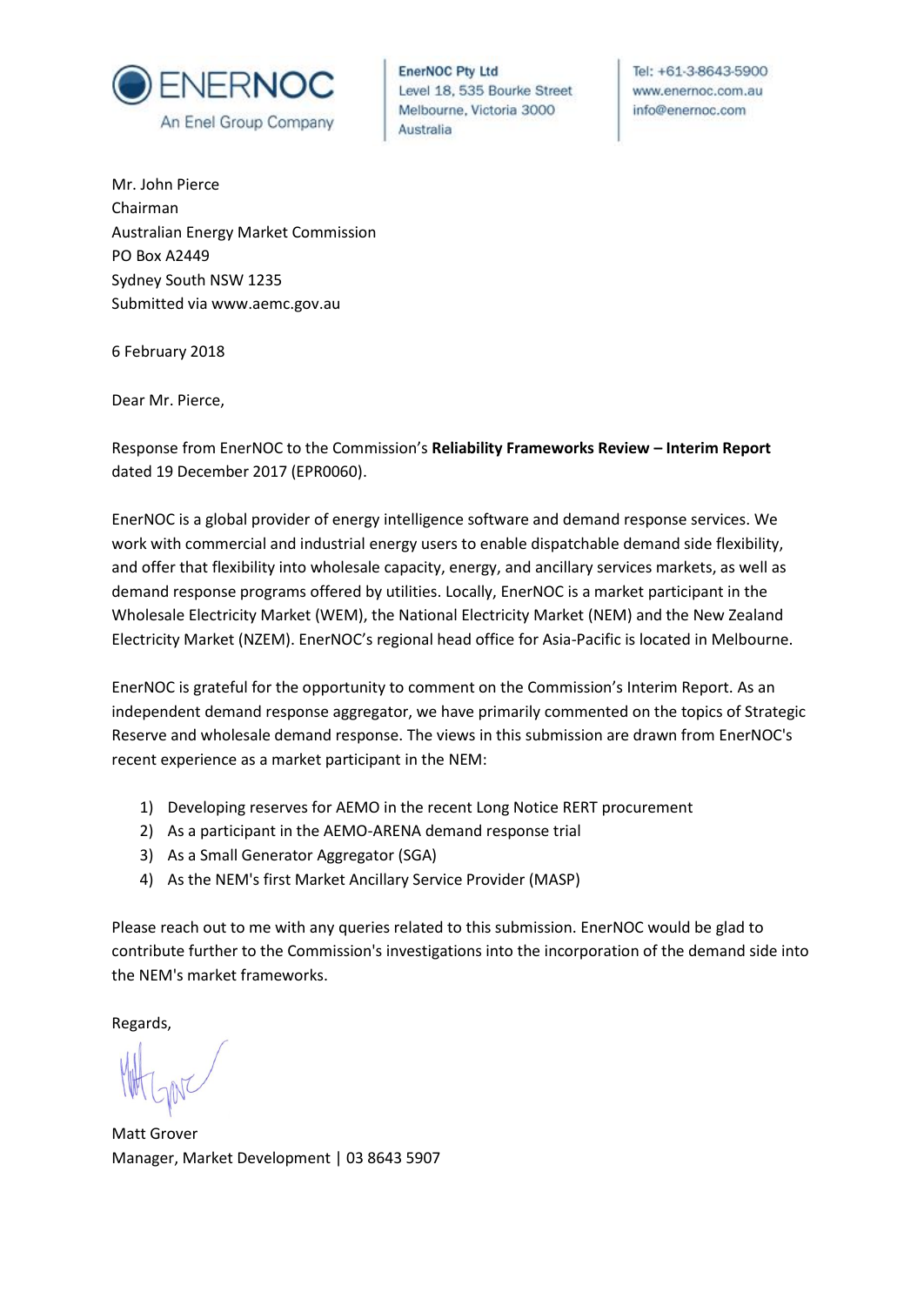# **Contents**

| The Strategic Reserve should be made permanent, and include a standing minimum quantity3               |
|--------------------------------------------------------------------------------------------------------|
| AEMO should be able to procure Strategic Reserve at least six months ahead of its anticipated          |
|                                                                                                        |
| There is a sure-fire way to preserve investment signals when AEMO intervenes by activating             |
|                                                                                                        |
| Despite a theoretical 'efficient incentive' to pursue wholesale DR, too few retailers are doing so;    |
|                                                                                                        |
| The big issue: DER owners/controllers need a new market framework to help them serve the NEM           |
|                                                                                                        |
| 'Unbundling energy from energy' is already happening, and is not problematic 16                        |
| Wholesale demand response is capable of participating as a scheduled resource 17                       |
| If we're going to have a cost-effective NEG, the Commission must first crack the nut on wholesale      |
| The Commission's description of wholesale DR vs emergency DR in Figure 6.1 is note reflective of       |
|                                                                                                        |
| Analogy: Why it's costlier and less reliable to wait and only stand up a Strategic Reserve at the last |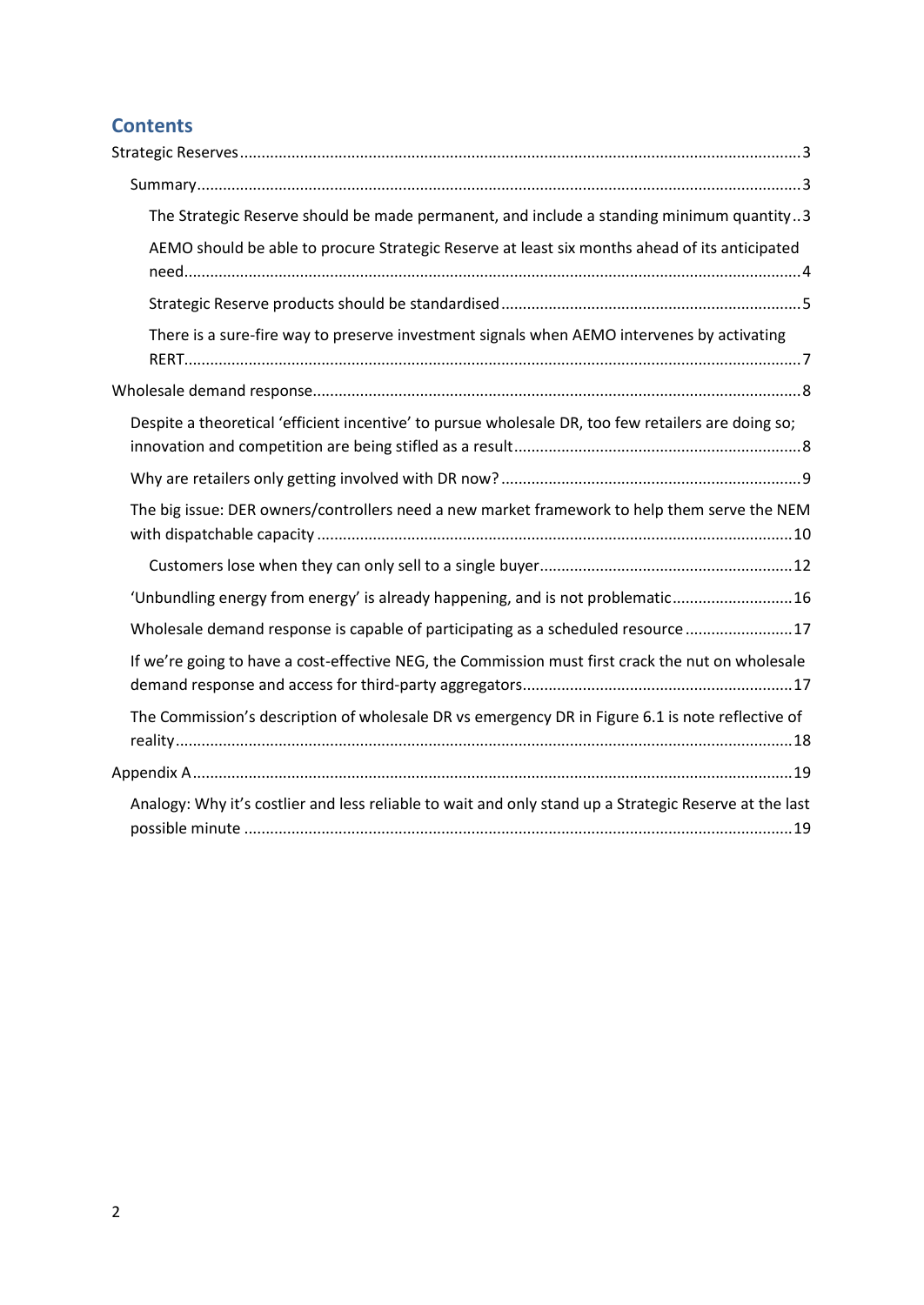## <span id="page-2-0"></span>**Strategic Reserves**

### <span id="page-2-1"></span>**Summary**

EnerNOC is supportive of the continued role for a safety net in the NEM. Such a safety net could be implemented either by replacing RERT with a new Strategic Reserve mechanism, or by enhancing the existing RERT. In either case, the NEM's safety net (henceforth "Strategic Reserve") should adhere to the following design principles:

The Strategic Reserve:

- 1. Should be a permanent feature of the market rules, without a sunset clause
- 2. Should be able to be procured by AEMO at least six months in advance of the time period it is forecasted to be required
- 3. Should be available in a standing minimum quantity at all times, with AEMO having discretion to procure more if needed to meet its revised requirements
- 4. Should be procured in standard product(s) defined by AEMO
- 5. Should be procured in a transparent manner through a pay-as-clear auction
- 6. Should exclude participation of scheduled generators
- 7. Should be activated/dispatched only when a defined trigger condition is reached, indicating that the likelihood of involuntarily load shedding is intolerably high

#### <span id="page-2-2"></span>**The Strategic Reserve should be made permanent, and include a standing minimum quantity**

The incorporation of a Strategic Reserve into an energy-only market is an acknowledgement that energy price signals alone cannot ensure that the Reliability Standard will be met in any given time period and/or that practical markets are not guaranteed to deliver politically acceptably combinations of reliability and cost. Recent publications by AEMO, the Commission, and the Finkel Panel all seem to acknowledge this possibility, and the statement is supported by recent events that have been well publicised.<sup>1</sup> It is for this same reason that most other energy-only markets worldwide operate with some form of standing Strategic Reserve. As weather events become more extreme and the forecasting of supply and demand becomes more challenging as more variable generation sources are incorporated into the NEM, the NEM's ability to accurately forecast its future needs will suffer.

The NEM must resist the temptation to decide that it won't need a Strategic Reserve in the future, based on forecasts available today. It must learn from past mistakes, and acknowledge that crises of overcapacity and low prices (i.e. 2013-15) can quickly turn into a crisis of capacity shortages and more involuntarily load shedding than the community finds tolerable (i.e. 2017). As evidence of the NEM's inability to perfectly forecast future needs, it is noted that:

<sup>&</sup>lt;sup>1</sup> Specifically, the involuntary load shedding events of 8 Feb 2017 in South Australia, and 10 Feb 2017 in New South Wales. AEMO's ESOO report published September 2017 indicated increased potential for the current reliability standard not to be met in both states in FY 2017-18.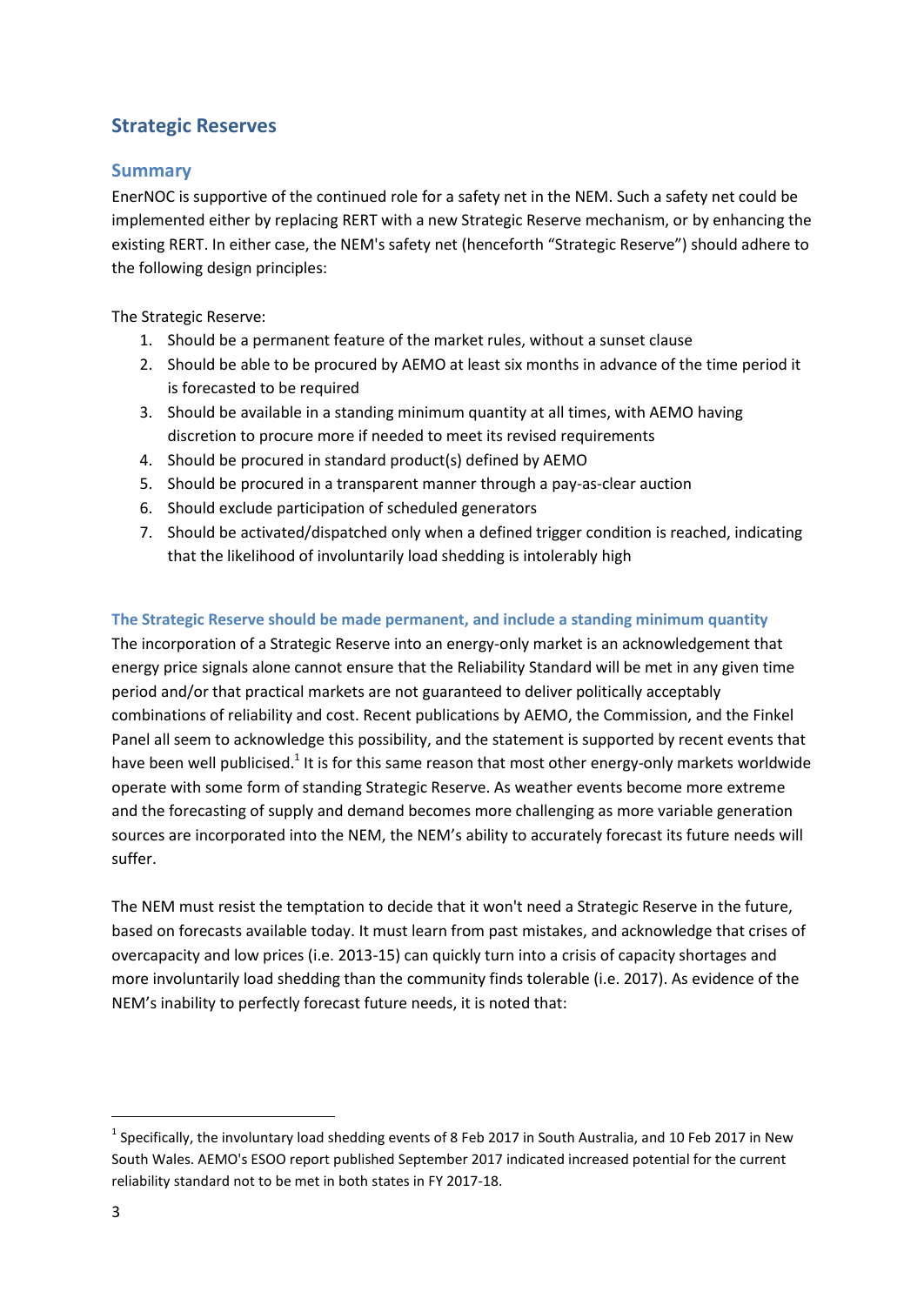- 1) As recently as 2012, the Commission argued that RERT should be allowed to expire after its (then) sunset date of 30 June 2016, on the basis that "Market uncertainty is expected to have abated by  $2016"$ .
- 2) As recently as 2016, many participants filed submissions encouraging the AEMC to allow RERT to expire after 30 June 2016. One submission argued that retaining RERT was unnecessary on the basis that the NEM "has exhibited extremely high reliability since its commencement" that "contract price outcomes have been sufficient to facilitate the entry of new supply", and "AEMO's latest public reports indicate that the reliability standard is not expected to be breached in any region prior to 2019/20".<sup>3</sup>

Of course, hindsight is 20/20 and the future is impossible to predict. However, prevailing views like those excerpted above have left the NEM with a RERT that is designed primarily to "avoid market distortions", with "usefulness to AEMO to avoid load shedding" a distant secondary concern. This issue manifested itself in February 2017 when, having no useful RERT available to it, AEMO was forced on two occasions to issue an actual LOR3 notice and instruct involuntary load shedding. Fast forward to summer 2017-18 and RERT – a mechanism that many participants just 18 months prior had argued should be completely removed from NEM Rules – is now being relied on by AEMO as a primary tool to ensure the Reliability Standard will be met.<sup>4</sup>

For these reasons, a Strategic Reserve should have a permanent role in the NEM, with a minimum standing quantity procured and available at all times.

### <span id="page-3-0"></span>**AEMO should be able to procure Strategic Reserve at least six months ahead of its anticipated need**

The Commission's decision in 2016 to remove AEMO's ability to procure RERT in Long Notice situations<sup>5</sup> was a short-sighted decision that will vastly reduce the effectiveness of RERT as a useful tool for AEMO, and as a cost-effective and reliable safety net for the NEM. AEMO's inability to signal its desire to procure reserves with more than ten weeks' notice is the largest weakness of the RERT framework. If the Commission chooses to amend RERT rather than replace it with a newly designed Strategic Reserve mechanism, this is the largest deficiency that should be addressed.

The problem is simple: if it can only procure RERT up to 10 weeks in advance of when it needs it, AEMO is less likely to be able to identify and contract sufficient reserves, and those it does find will be procured at higher cost and greater administrative expense than reserves procured in advance

 $^2$  AEMC, Rule Determination, National Electricity Amendment (Expiry of the Reliability and Emergency Reserve Trader) Rule 2012 [http://www.aemc.gov.au/getattachment/60a53a33-](http://www.aemc.gov.au/getattachment/60a53a33-32b4-4ed0-a964-f2c2350cc8b6/Final-Determination.aspx) [32b4-4ed0-a964-f2c2350cc8b6/Final-Determination.aspx,](http://www.aemc.gov.au/getattachment/60a53a33-32b4-4ed0-a964-f2c2350cc8b6/Final-Determination.aspx) accessed 29 Jan 2018.

 $3$  ERM Power, submission to the AEMC Re: Extension of the Reliability and Emergency Reserve Trader Consultation Paper, 10 February 2016[. http://www.aemc.gov.au/getattachment/43f71d81-c95d-4f8f-968b-](http://www.aemc.gov.au/getattachment/43f71d81-c95d-4f8f-968b-8ee9305729ee/ERM-Power.aspx)[8ee9305729ee/ERM-Power.aspx](http://www.aemc.gov.au/getattachment/43f71d81-c95d-4f8f-968b-8ee9305729ee/ERM-Power.aspx) Accessed 30 January 2018.

 $^4$  AEMO's September 2017 ESOO notes that "without planned actions via RERT provisions, there would be heightened risk of USE in Victoria and an increased potential for the current reliability standard to not be met."  $<sup>5</sup>$  After 30 October 2017.</sup>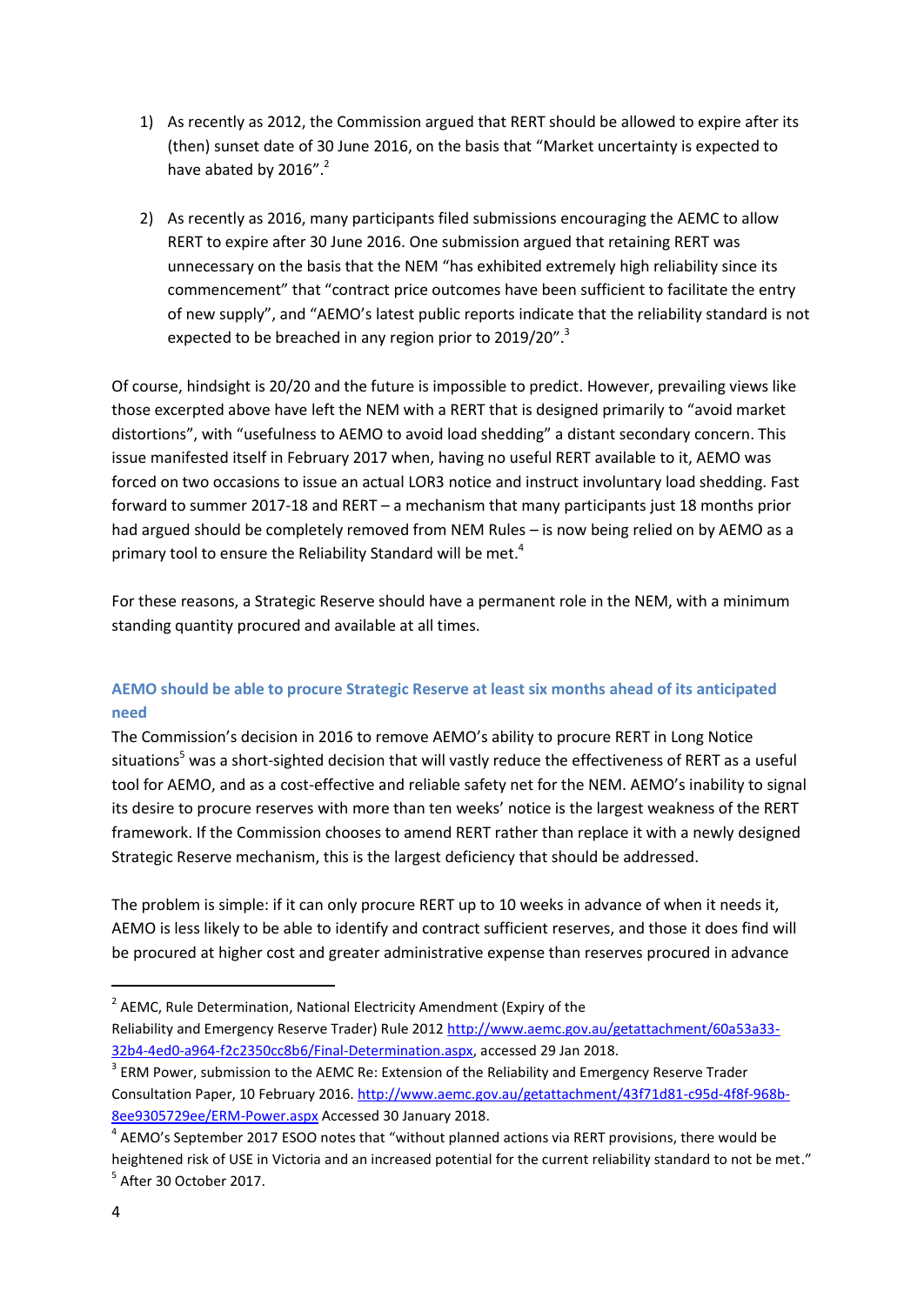through a transparent mechanism. They are also likely to be less reliable, as there will not have been time for an orderly commissioning and testing process.<sup>6</sup> The role RERT plays in the NEM is similar to an insurance policy – to insure against the possibility that price signals alone will fail to bring forth adequate reliability, leading to the economy-wide cost of involuntary load shedding. As designed, RERT is effectively an insurance policy that AEMO is only permitted to try to purchase once it is almost certain it will need to claim on it. It is a difficult proposition for an insurance industry to exist to serve a customer like AEMO in this way.

To use health insurance as an analogy: if individuals were only able to take out health insurance policies once they began to feel sick, health insurance companies would have no choice but to charge outrageous premiums for such cover – as they'd have to build hospital bed capacity speculatively and keep it on standby (without any funding from premium payments) on the punt that one day, an individual would start to feel sick and the insurer would be able to recover its costs (of making the hospital bed capacity available) by selling them an outrageously expensive policy. Such is the paradox of RERT: because AEMO is only able to buy insurance once it is almost certain it will need to claim on the policy, AEMO is certain to pay unnecessarily high premiums for the reserves. After all, RERT provisions require that all RERT suppliers are capable of being dispatched (to increase generation or reduce demand), so all must invest in the ongoing capability to be dispatchable on a recurring and ongoing basis. However, the provisions require that they must be "not otherwise available to the market" (i.e. have chosen not to exercise their dispatchability in the energy market). Accordingly, the premiums (in the form of an availability payment) charged by RERT suppliers must reflect the fixed cost of building and maintaining that dispatchable capability, and the opportunity cost of forgoing its use in the energy market. This makes it likely that the reserves available to AEMO at short notice are likely to be the reserves that nobody else wanted – those reserves that are slowest and least reliable.

A standing Strategic Reserve with a minimum quantity, procured at least six months in advance of its intended utilisation, would be a better option. This would allow a viable insurance industry to invest in the requisite capacity to be available to serve AEMO, with the knowledge that they'll be able to recover their costs via AEMO's payment of a reasonable, regular premium that covers their costs of being available. As a further illustration this principle, please refer to the analogy in [Appendix A.](#page-18-1)

#### <span id="page-4-0"></span>**Strategic Reserve products should be standardised**

Another aspect of the RERT framework that requires revision is the ability for suppliers to negotiate bespoke commercial and operational terms with AEMO. The downsides of the status quo RERT arrangements are that bespoke reserve contracts (relative to a streamlined competitive procurement of a standardised resource) are:

- More time consuming and costly for AEMO to negotiate and contract
- More complex for the AEMO control room to dispatch

 $6$  We speak here from experience. In the recent 2017-18 RERT tender, EnerNOC received a signed reserves contract from AEMO on 23 October 2017, which obliged us to have a minimum quantity of reserve available on 1 November 2017. This extremely short timeframe required EnerNOC to begin developing reserves speculatively before we had any certainty AEMO would proceed with an agreement, and it severely limited the total quantity of reserve we were able to make available to AEMO.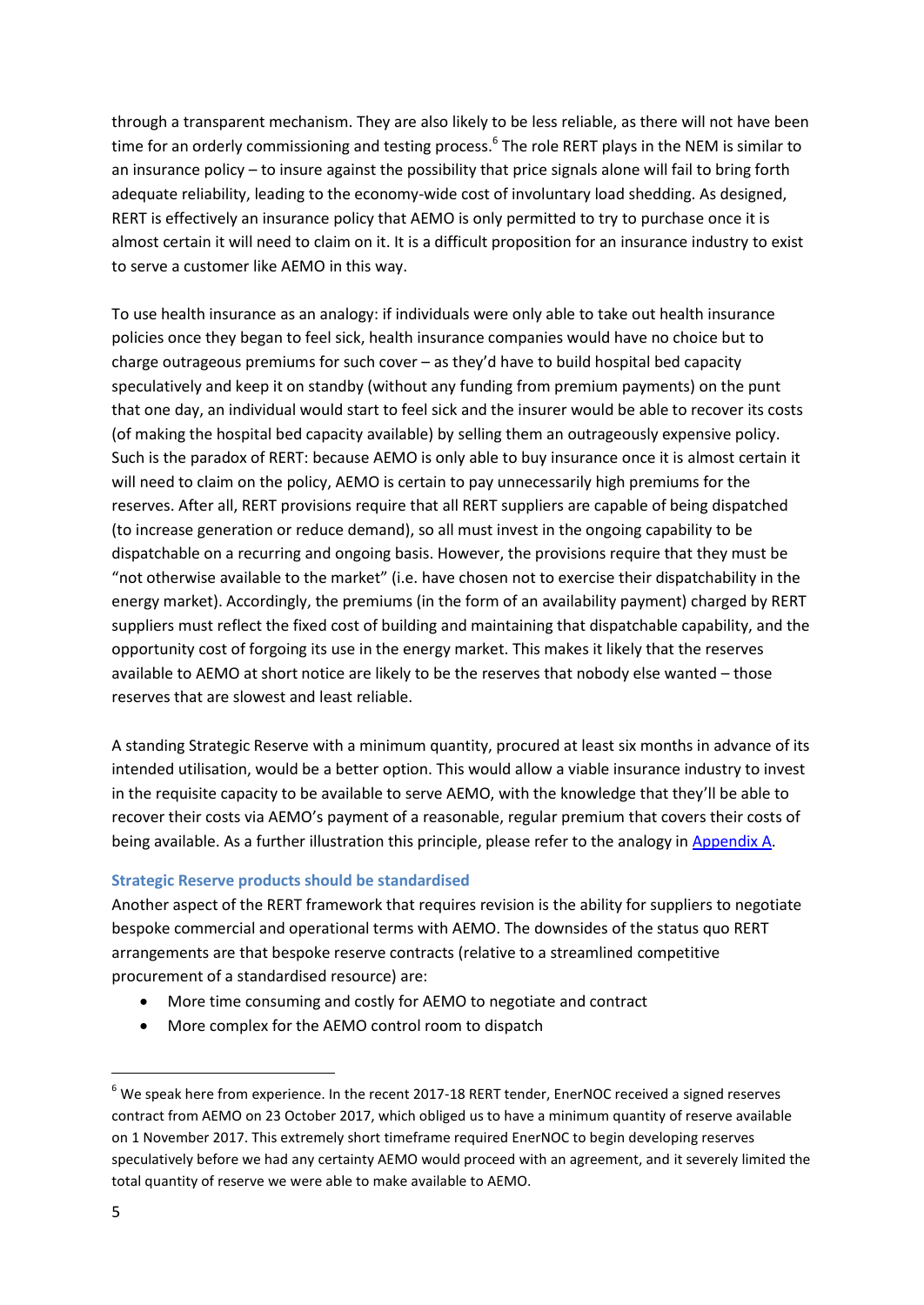- More complex for AEMO settlement teams to administer and settle against
- More difficult for DR aggregators to present and explain to energy users on an apples-toapples basis $<sup>7</sup>$ </sup>
- Less transparent to other market participants in terms of the firm quantities that exist
- More likely to cause market distortions
	- o If market participants had the knowledge and confidence that all of AEMO's Strategic Reserve resources could only be activated with X minutes<sup>8</sup> (and no greater) lead time and would activate for a maximum of Y hours duration, it would give participants much greater confidence about how they commit their plant on days when LOR is forecast, as they would have much greater certainty around the timeline and trigger by which AEMO might decide to intervene and trigger what-if pricing.
	- o The RERT procured in 2017-18 allowed suppliers to negotiate a number of commercial and operational parameters with AEMO, including:
		- **Pre-activation lead time**
		- **EXECUTE:** Activation lead time
		- Max runtime
		- **Min runtime**
		- Availability windows/time periods
		- **Max # activations**
	- $\circ$  The result is a dog's breakfast of reserve contracts that AEMO must administer. This may have contributed to the somewhat confusing timeline of events on 30 November 2017,<sup>9</sup> when AEMO forecast a LOR2 from 15:30-17:00 but then activated an unknown quantity of RERT (and triggered intervention pricing) from 15:30-21:30.
		- As another example of this problem: AEMO informed participants<sup>10</sup> that one of its current RERT contracts requires pre-activation at least 24 hours in advance of being activated. This resulted in AEMO issuing a Market Notice $^{11}$

 $^7$  In the 2017-2018 RERT procurement, EnerNOC encountered situations where energy users were presented by commercial offers from competing aggregators. Each aggregator had negotiated different terms with AEMO, in terms of pricing structure (some agreements were in \$/MW/yr, some in \$/MWh) and operational characteristics (# hours max runtime, # activations per year, # minutes lead time, etc). This made explaining "how RERT works" to energy users unnecessarily complex, and made it difficult for energy users to understand which competing offer suited them best. Further, an energy user's efficient incentive is to enter an agreement with the aggregator who has negotiated the highest price from AEMO, yielding the highest commercial return for the energy user. In this way, AEMO may end up procuring the same RERT resources at greater cost, than if products were standardized, and aggregators' supply offers stacked and allowed to clear via auction.

 $^8$  Or 30 minutes, or 10 minutes, etc. In EnerNOC's experience, the vast majority of demand response resources employed globally for reliability purposes (such as a Strategic Reserve) can and will choose to participate as long as the lead time (from notification by the system operator until the time the response is required to be fully delivered) is at least 30 minutes. In general, the shorter the lead time of the Strategic Reserve, the longer AEMO can afford to wait before deploying it, which affords market participants the greatest confidence that intervention intervals will be minimised.

 $^9$  As detailed in the Commission's Interim Report, p.137.

 $10$  Verbal update given by AEMO at the Wholesale Consultative Forum on 31 January 2018.

 $11$  See Market Notice #60798, issued 17:00 on 18 January 2018.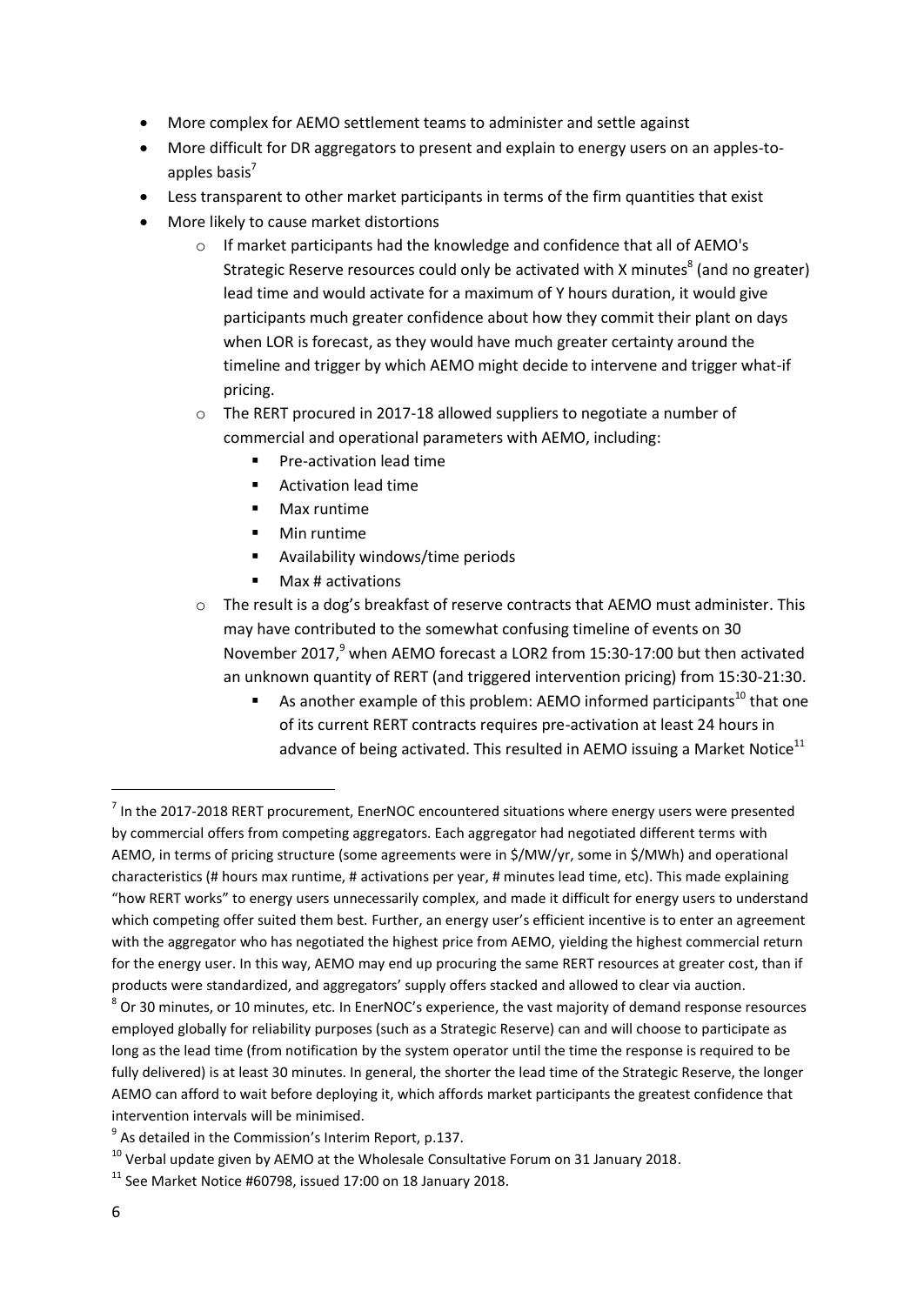on 18 January 2018, informing the market they may intervene the following day, 19 January. Requiring AEMO to foreshadow potential interventions so far in advance confused participants in this instance, and has potential to adversely impact the type of (desired) market response participants may decide to bring forth in the intervening time period.

- o With a standing Strategic Reserve in which quantities and operational characteristics are standardised and transparent, there would be no need for AEMO to inform the market each time it "enters a reserve contract" (only when it activates/dispatches RERT, and at what quantity) – and participants would gain confidence:
	- By knowing exactly what intervention tools (and what MW quantities) AEMO has at its disposal,
	- By knowing exactly how long AEMO is able to wait before intervening by deploying the Strategic Reserve, and
	- That AEMO will wait as long as possible, and assess as much information as possible, before deciding to intervene.

Standardising the Strategic Reserves products and procuring them through a transparent pay-asclear auction should allow for efficient procurement and transparent price discovery. With properly standardised products (and a compliance structure that ensures all bidders are credible, capable of, and incentivised to deliver on their commitments), the auction should be an objective, turn-the handle process. That is, a third-party should be able to look at the requirements that were published before the auction, and the list of bids (not published until after the auction), and work out exactly which bids should clear.

#### <span id="page-6-0"></span>**There is a sure-fire way to preserve investment signals when AEMO intervenes by activating RERT**

One option the Commission could explore further is to set the spot price to the Market Price Cap for the duration of Strategic Reserves activation.<sup>12</sup> This would preserve investment price signals with absolute undeniable certainty, and also put AEMO under pressure only to intervene as late as possible, and only when involuntary load shedding would otherwise be almost certainly unavoidable. The Commission would want to examine this option fully to assess its expected impact on consumer price outcomes and ensure it doesn't introduce perverse incentives for those participants from whom AEMO desires a market response. However, we note that this approach has been adopted by the Strategic Reserves programmes in several European energy-only markets.

<sup>&</sup>lt;sup>12</sup> In the same way that MPC is triggered when AEMO declares an Actual LOR3 condition. In this sense, AEMO would essentially be bringing forward the load shedding window, and converting some expected involuntary load shedding into voluntary Strategic Reserve deployment.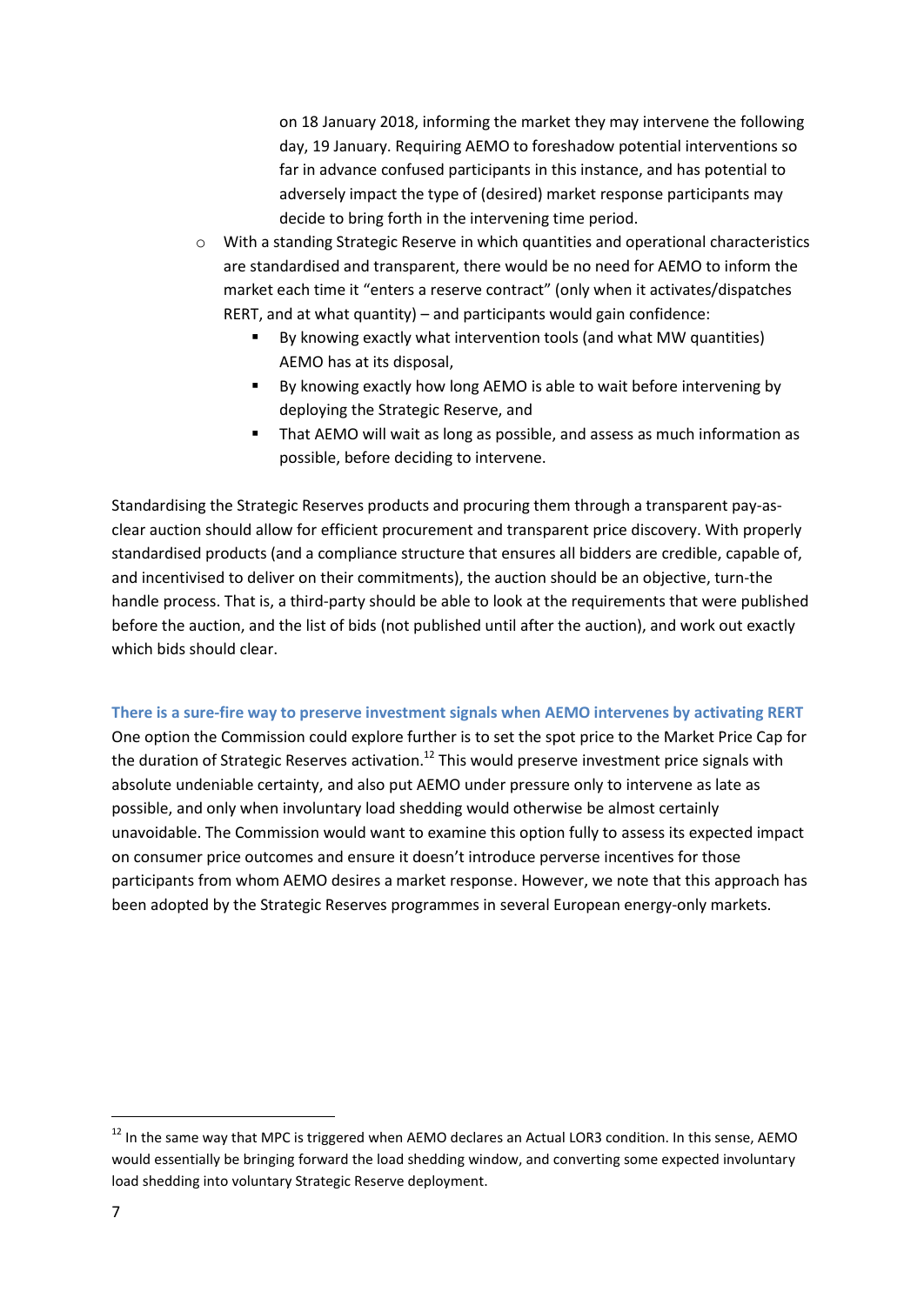## <span id="page-7-0"></span>**Wholesale demand response**

## <span id="page-7-1"></span>**Despite a theoretical 'efficient incentive' to pursue wholesale DR, too few retailers are doing so; innovation and competition are being stifled as a result**

The AEMC's 2016 final determination on the Demand Response Mechanism rule change<sup>13</sup> correctly notes that retailers face a theoretical "efficient market incentive<sup>14</sup>" to develop and exercise wholesale demand response. This makes sense: when spot prices are extremely high, retailers can save money by buying less energy, and the most obvious way to buy less energy is by activating demand response within their retail customer base. The incentive is clear, so the question must be asked: why are so few retailers engaging in the practice, particularly in the residential space?

Many a consultation paper in the last year has cited the Mojo Power demand response trial<sup>15</sup> from 10 February 2017 as an example of how residential demand response can work. The trial was simple: on the hottest day of the NSW summer, Mojo sent a mass SMS to all their residential customers and offered a bill credit to any household that demonstrably reduced load. Mojo reaped the wholesale savings, and shared some of the benefits with participating households. The incentive was obvious, the technology was simple, and the results were well documented – so why hasn't every retailer in the NEM followed Mojo's lead? (Any why weren't they doing so long before 2017?) If the efficient incentive were working well in reality, we would see many retailers replicating Mojo's behaviour. However, EnerNOC is unaware of any other such retail programme (utilising load curtailment / shifting from residential customers, without a battery) in operation.

As example of the failure of the 'efficient incentive' to drive sufficient innovation in retailer-led wholesale demand response, we point to the 18 and 19 February 2018 in Victoria. On both days, a regional heatwave saw AEMO issue many LOR notices, and each day had a contiguous three-hour window where wholesale prices averaged above \$3,000/MWh. Deploying DR in such a situation is a no-brainer, according to the efficient incentive theory. However, EnerNOC has not been able to find any evidence that any retailer requested energy conservation or load curtailment from residential customers. A survey of EnerNOC's 25 employees in Victoria revealed that our staff is spread across seven different electricity retailers at home, and all have interval metering, yet no staff member was contacted by their retailer and offered the opportunity to provide demand response on either day.<sup>16</sup>

EnerNOC suggests that the Commission look into why this is, and whether the 'efficient incentive' is operating in reality the way it is meant to operate in theory. EnerNOC suspects that the AEMC will find that the list of barriers that are preventing retailers from pursuing their efficient incentive include (non-exhaustively)…

<sup>13</sup> [http://www.aemc.gov.au/getattachment/68cb8114-113d-4d96-91dc-5cb4b0f9e0ae/Final-](http://www.aemc.gov.au/getattachment/68cb8114-113d-4d96-91dc-5cb4b0f9e0ae/Final-determination.aspx)

[determination.aspx](http://www.aemc.gov.au/getattachment/68cb8114-113d-4d96-91dc-5cb4b0f9e0ae/Final-determination.aspx) Accessed 6 February 2018

<sup>&</sup>lt;sup>14</sup> AEMC, Final Determination, Demand Response Mechanism and Ancillary Services Unbundling, November 2017, p40

<sup>&</sup>lt;sup>15</sup> AEMC, Reliability Frameworks Review, Interim Report, 19 Dec 2017, p109

<sup>&</sup>lt;sup>16</sup> This includes EnerNOC staff who are participants in Powershop's ARENA's funded "Curb Your Power" DR programme.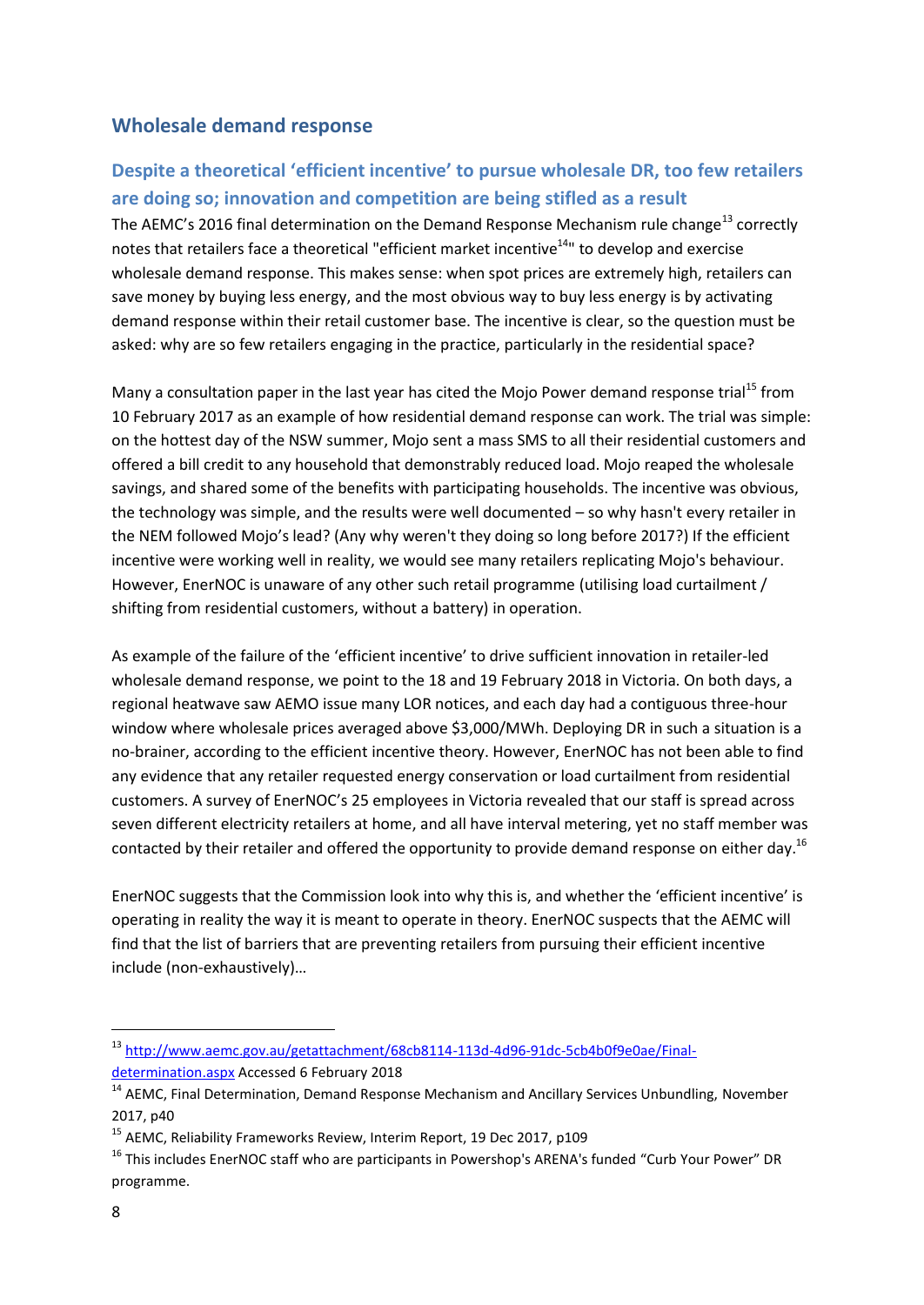- The ancient and inflexible billing and IT systems employed by many retailers.
- A lack of organisational capability and expertise relating to demand response resource development.
- An economic disincentive to invest in DR-enabling tools and procedures at customer sites, since retail contract durations of 12-24 months leave retailers with insufficient certainty they will be able to recover their investment of time and money, should the customer churn to a different retailer.
- Complex and perhaps perverse incentives faced by gentailers who own both generation assets and a retail book. A gentailer long on generation may earn more from selling expensive energy than they pay to the market in order to serve their retail book. In the long term, such a gentailer may have an incentive not to engage in activities that reduce spot prices (like wholesale demand response).

… and that all of these factors are hindering innovation on the demand side, to the detriment of consumers.

### <span id="page-8-0"></span>**Why are retailers only getting involved with DR now?**

The 'wholesale demand response' chapter of the Commission's Interim Report notes that:

*"Recently, a number of retailers have offered to provide demand response in the AEMO and ARENA RERT trial, including Powershop, AGL and EnergyAustralia… Origin Energy has also announced a demand response trial. This indicates that retailers are increasingly using demand response." 17*

While EnerNOC is encouraged that demand response's important role in the NEM is becoming more widely recognised and we are supportive of ARENA's initiative in this space,<sup>18</sup> we find the Commission's conclusion problematic for these reasons:

- 1) The demand response these retailers are developing for the ARENA trial is outside-themarket Strategic Reserve, not inside-the-market wholesale demand response. Further, it is AEMO who will decide to dispatch the ARENA-funded DR resource (or not), rather than the retailer itself.
- 2) If retailers have always faced an 'efficient incentive' to develop wholesale demand response, why are they only investing in DR enabling tools and capabilities now that taxpayer-funded ARENA grants have been made available to them?
- 3) Throughout the Interim Report, the Commission has made clear its view that wholesale demand response is preferable to demand response sitting outside the market in a Strategic Reserve – so we find it puzzling that the Commission's report seems to applaud retailers for accepting funding to develop outside-the-market DR capabilities that they (supposedly) face an efficient incentive to develop inside-the-market anyway.

l

<sup>&</sup>lt;sup>17</sup> AEMC, Reliability Frameworks Review, Interim Report, 19 December 2017, p.124.

 $18$  EnerNOC is also a recipient of ARENA funding and a participant in the trial.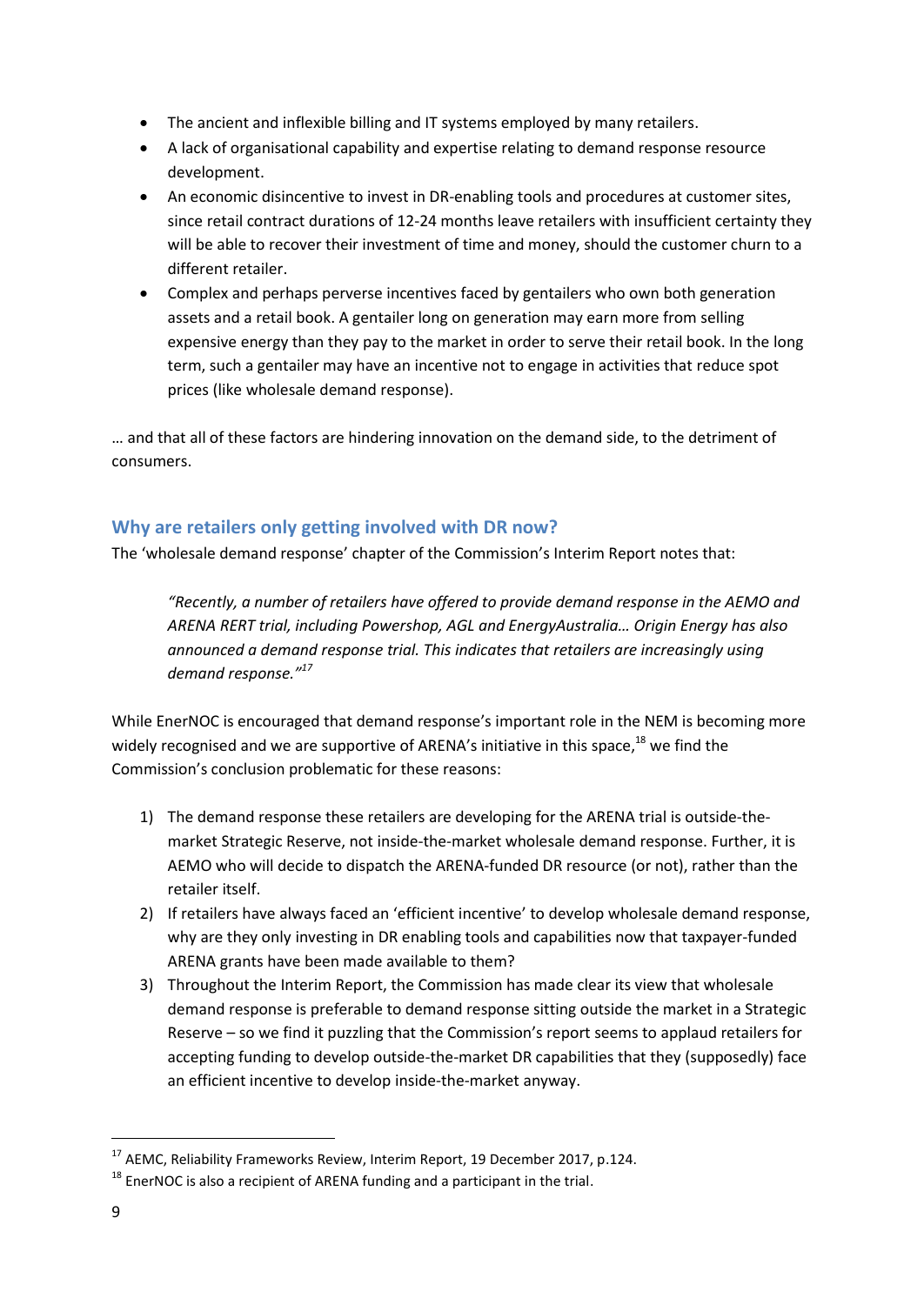EnerNOC suggests that there is prima facie evidence that retailers in the NEM are not sufficiently motivated by their theoretical 'efficient incentive', and that their inaction is suppressing the demand-side innovation the NEM requires in order to ensure efficient wholesale energy prices and reliability. We suggest that the AEMC explore whether the incentive is working effectively in practice.

# <span id="page-9-0"></span>**The big issue: DER owners/controllers need a new market framework to help them serve the NEM with dispatchable capacity**

EnerNOC suggests that the task before the AEMC is less about creating a specific mechanism for wholesale demand response, and more about creating a market framework with trading relationships that allow DER owners/controllers to offer their capacity to the NEM's market(s), without needing to become the customer's retailer.

Today, energy users in the NEM (be them large or small, commercial or residential) have one (and only one) party through whom they are forced to interface in order to realise value from any behindthe-meter DER they own or control: their retailer. This must change if the NEM is to tap the potential of dispatchable DER and realise its distributed, low carbon future.

The most obvious and tangible near-term example of a forthcoming DER-based business model is the role of battery aggregators. Battery manufacturers (or battery control system manufacturers) will have the capability to control large distributed fleets of behind-the-meter residential battery capacity. These fleets of batteries will be capable of responding to high energy spot prices very quickly, and would be capable of registering as a scheduled generator, should the fleet reach the requisite size (in terms of MW capacity, as determined by AEMO) for doing so. Under today's market frameworks, if a residential battery responds to a high spot price by exporting energy (or simply reducing grid consumption) all the benefits accrue to the retailer. A battery manufacturer who wants to sell batteries to consumers on the basis of their wholesale market earning potential must establish commercial agreements with specific retailers who will accommodate this activity, and ensure that their customers remain with those specific retailers.

Requiring DER owners to churn on to specific retail suppliers in order to realise the full benefits of their DER would be a poor outcome that will stunt the growth of price-responsive DER capability<sup>19</sup> in the NEM, for these reasons:

- It's likely to enable predatory retail practices, forcing customers to stick with a single retailer for a long term in order to pay back a capital investment in DER.
- Retail competition in the NEM is insufficient to drive innovation in demand response and DER uptake. The AER's 2017 State of the Energy Market Report notes that "50% of customers have not switched their retailer or energy plan in five years". Similarly, large swathes of consumers in the NEM lack choice of retail supplier<sup>20</sup>. Such customers have no

 $19$  This can be thought of in much the same way as wholesale demand response.

<sup>&</sup>lt;sup>20</sup> For example, as at June 2016, 88% of small customers in Tasmania remained on standing offers from the single government owned retailer. (AER State of the Market Report, May 2017, p.142).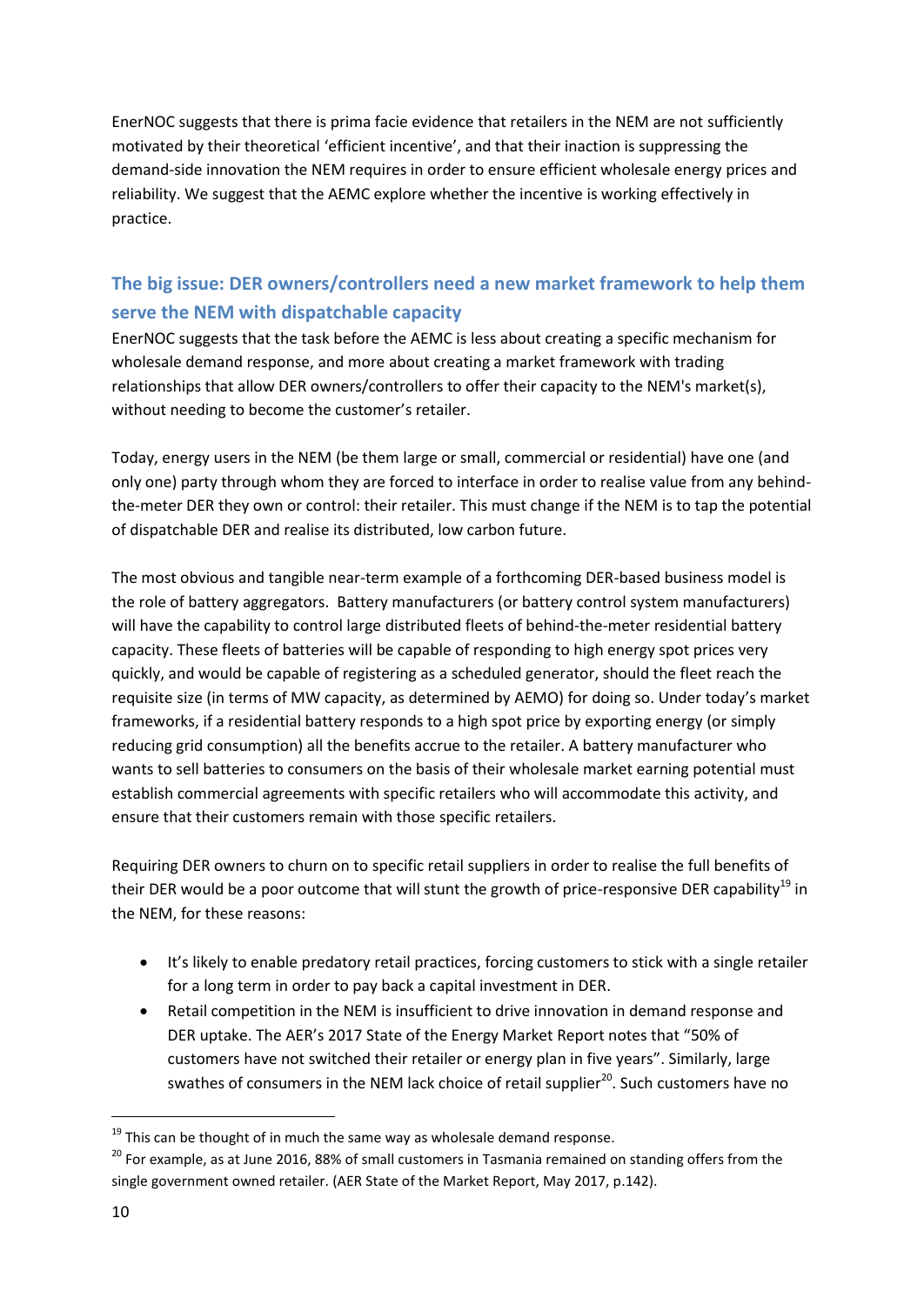choice but to hope that their single retailer invents an innovative DR product and offers it to them. If the retailer doesn't, that customer is out of luck and has no avenue for participation in wholesale demand response.

- $\circ$  A better option would be if energy users had the option to install DER on their own, and contract with an aggregator $^{21}$  to extract value from being flexible in the wholesale market, irrespective of their retail supply arrangement (and without adversely impacting their retailer).
- We note that some retailers in the NEM do seem to be facilitating wholesale demand response from DER. The most obvious example is that of Reposit Power, a technology company that manufacturers a residential battery control system, and which reports it has forged commercial partnerships with three retailers in the NEM $^{22}$ . In order for a household (with a battery) to get value from buying a Reposit Power battery control system, it must also churn onto one of Reposit Power's retail partners, and remain with that retailer. The retailer can choose to dispatch power from its fleet of Reposit Power-controlled batteries when spot prices are high. In doing so, the retailer accrues a wholesale savings,<sup>23</sup> a portion of which the retailer passes on to the battery owner in the form of a payment (or a bill credit).

The Reposit Power model is a creative utilisation of the NEM's existing market frameworks in order to extract value from employing DER for wholesale demand response, and we are in no way seeking to denigrate it. But those same frameworks are suppressing innovation and customer choice, for these reasons:

- 1) To enable maximum uptake and optimal levels of customer choice, every DER fleet controller (like Reposit Power) in the NEM would have to sign commercial agreements with every individual retailer in the NEM – a requirement so burdensome that it will deter battery aggregators from entering the space.<sup>24</sup>
- 2) Households with a Reposit Power controller and retail partner still only have one party to whom they can sell their wholesale demand response capability: their retailer. This retailer faces no price competition for the right to deploy each household's wholesale demand response capability. Diamond Energy's GridCredits100 plan reports paying households \$1,000/MWh for energy dispatched from their batteries during wholesale demand response activations.<sup>25</sup> If deployed by a retailer from 16:00 to 18:00 on 18 February 2018 in South Australia (as Reposit

 $21$  For instance, the manufacturer of their battery or their battery control system.

<sup>&</sup>lt;sup>22</sup> <https://repositpower.com/gridcredits/> accessed 2 Feb 2018.

 $23$  i.e. an avoided expenditure.

<sup>&</sup>lt;sup>24</sup> Indeed, it would appear that few competing Reposit Power-style business models have appeared in recent years. We suspect this is due to the requirement for technology service providers to work entirely through incumbent retailers (many of whom have such inflexible legacy billing systems that they would struggle to integrate such new technology) – and that this requirement is hindering innovation in the NEM. We encourage the Commission to look into whether this is the case.

<sup>25</sup> <https://repositpower.com/gridcredits/> accessed 2 Feb 2018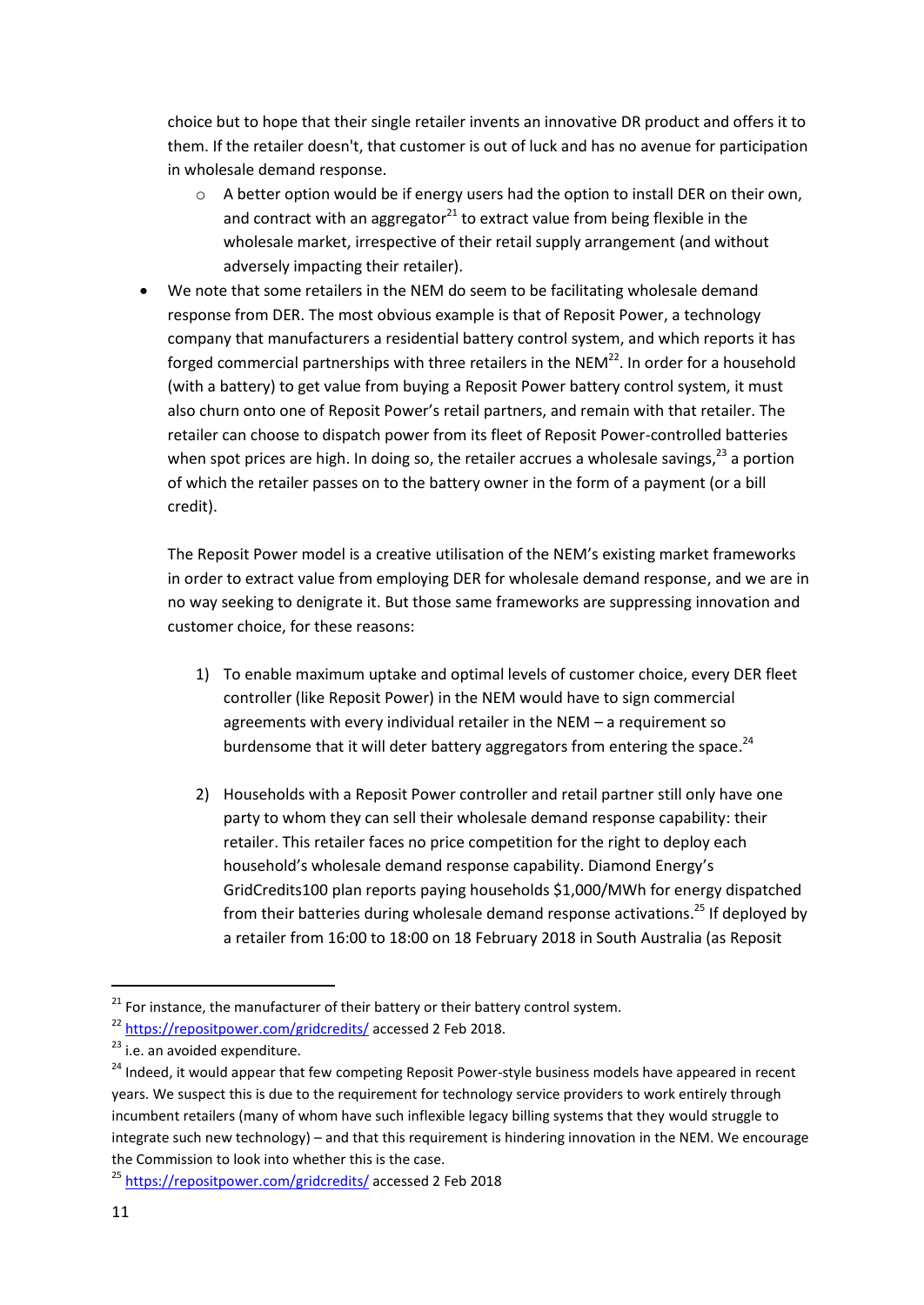Power has suggested its retail partners are likely to have done $^{26}$ ), this would have saved the retailer \$9,813/MWh on average over that timeframe. After paying households their \$1,000/MWh share, the retailer should be pleased with the 90% margin they have pocketed on the wholesale savings provided by the household's battery.

A less restrictive market framework would allow any household with a dispatchable battery<sup>27</sup> to sell the battery's dispatch rights to the most competitive service provider, instead of being forced to accept take-it-or-leave-it offers from their single retailer. If given the option to do so, some households in the example above may have gained utility from being able to sell their wholesale demand response capability to a third party, and in doing so may have been able to secure more attractive commercial terms and a larger payment.

#### <span id="page-11-0"></span>**Customers lose when they can only sell to a single buyer**

To illustrate this principle, we will speak to three of EnerNOC recent experiences as an independent demand response aggregator in the NEM:

1) **Our experience providing reserves to AEMO in 2017-18.** EnerNOC is one of at least 13 reserve providers AEMO has contracted with to provide reserves through its recent Long Notice RERT tender,<sup>28</sup> and one of eight participants in the ARENA-AEMO Strategic Reserve trial.<sup>29</sup> To fulfil our obligations in each, EnerNOC spent three months recruiting commercial and industrial energy users in Victoria and New South Wales to join our aggregated portfolio of demand response providers. In many instances, the energy users we approached had received competing solicitations for their services from other aggregators in the ARENA trial, and EnerNOC was forced to compete on price and other factors against other aggregators in an attempt to secure the rights to manage the customer's flexibility in the Strategic Reserve – and in multiple instances, we were forced to go back to energy users with a more competitive commercial offer in order to secure their participation.

This is probably the first occasion in the history of the NEM $^{30}$  that energy users have enjoyed price competition for their demand response flexibility – where previously, they could only be approached about (wholesale) demand response facilitated through their current retailer (the 'single buyer'). EnerNOC's experience competing to provide energy users with the best

<sup>&</sup>lt;sup>26</sup> [http://blog.repositpower.com/south-australian-households-act-as-big-battery-and-get-paid-to-save-the-](http://blog.repositpower.com/south-australian-households-act-as-big-battery-and-get-paid-to-save-the-grid)

[grid.](http://blog.repositpower.com/south-australian-households-act-as-big-battery-and-get-paid-to-save-the-grid) Accessed 2 Feb 2018. This example presumes Reposit Power's retail partners operate resources in South Australia – which we have no public visibility into. In any case, wholesale prices in Victoria were near identical on the day, so the example holds equally in both NEM regions.

 $27$  (Or equally, an energy user of any size with a flexible load)

<sup>&</sup>lt;sup>28</sup> [https://www.aemo.com.au/-/media/Files/Electricity/NEM/Emergency\\_Management/2018/RERT](https://www.aemo.com.au/-/media/Files/Electricity/NEM/Emergency_Management/2018/RERT-providers.pdf)[providers.pdf.](https://www.aemo.com.au/-/media/Files/Electricity/NEM/Emergency_Management/2018/RERT-providers.pdf) Accessed 2 Feb 2018..

<sup>&</sup>lt;sup>29</sup> <https://arena.gov.au/blog/demand-response-4/> accessed 2 Feb 2018

 $30$  2017-18 being the first year that AEMO has run a large mass-market RERT tender.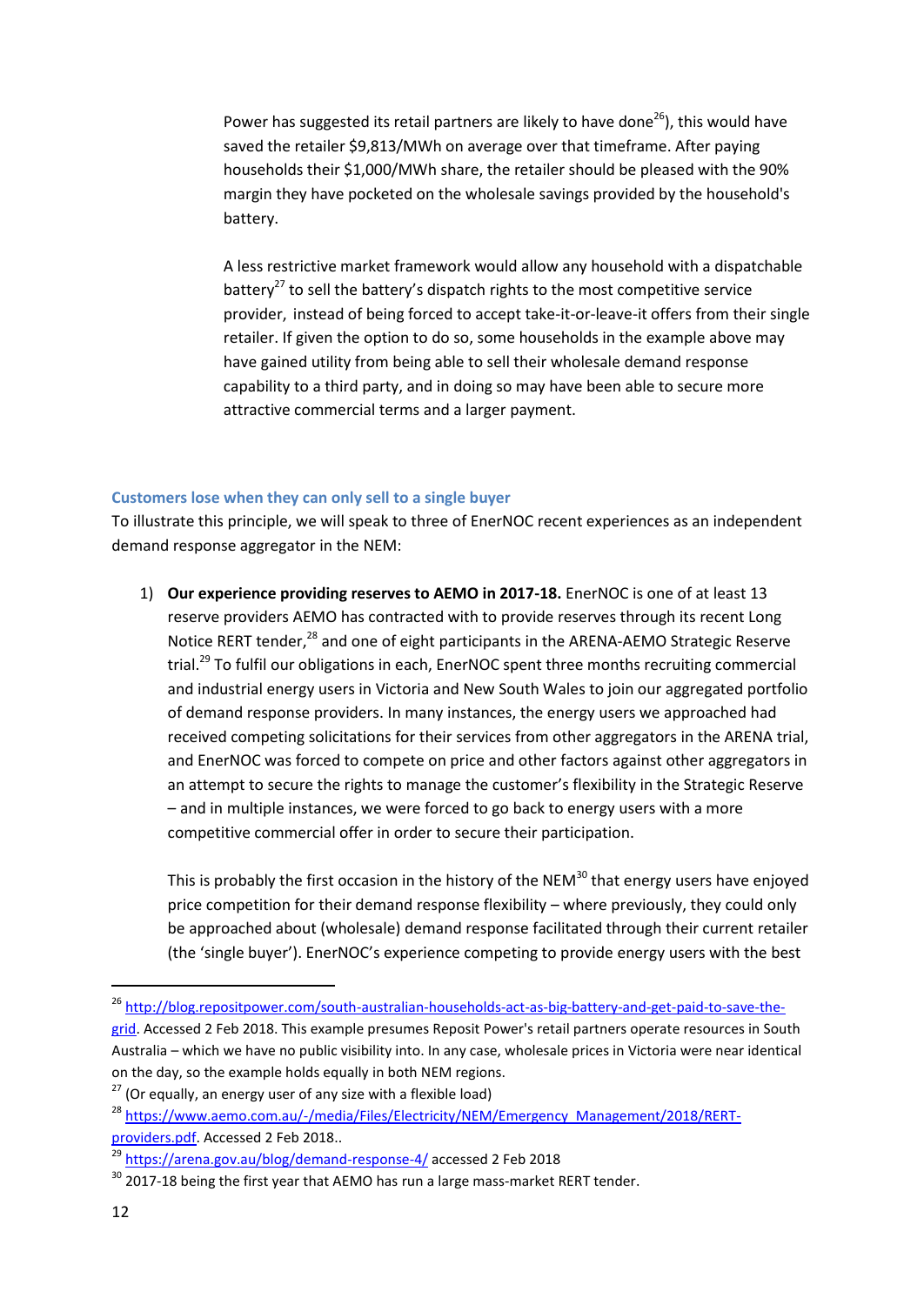offer is exactly how demand response provision *should* work in the NEM: multiple parties should compete to give customers the best price. This is how demand response operates in most overseas markets, and how industry is incentivised to innovate. For example, EnerNOC operates large (1,000 MW+) demand response aggregations in both Korea and PJM, $^{31}$  and in both markets we routinely compete against other aggregators for customers, and sometimes lose prospective customers to aggregators who are willing to offer higher prices for demand response than us.

EnerNOC's experience in this section obviously relates to our participation in developing a Strategic Reserve resource, but the principle is entirely applicable to wholesale demand response as well: if the AEMC can create a framework that allows flexible loads and DER owners to sell their wholesale demand response capability to any party (instead of just their retailer), new independent aggregators will emerge with innovative business models, and they will compete with each other for the right to bring customers' distributed flexible capacity to market – and customers will win.

- 2) **Our experience as a Small Generator Aggregator (SGA).** EnerNOC has held an SGA licence since 2011, and has developed a fleet of dispatchable behind-the-meter generators that we operate under the SGA framework. At various times, we have leveraged this fleet to sell caps, engage customers on a spot-price share basis, and/or contracted the dispatch rights to other market participants. As the SGA, EnerNOC is effectively the retailer<sup>32</sup> for the meter on each generator – and so we have experience with selling and developing commercial wholesale demand response offerings, and have experienced firsthand the lack of incentive that retailers face to offer the most competitive rates: because a retailer is the 'single buyer' for an energy user's demand response capability,<sup>33</sup> the retailer's incentive is not to offer a payment commensurate with the wholesale value for the service, but rather to offer the lowest payment they feel the customer will accept in order to agree to participate in the demand response scheme.
- 3) **Our experience as a Market Ancillary Service Provider (MASP)**. As a real-word illustration of the innovation and increased competition the Commission can expect in wholesale demand response if it is able to introduce an effective and palatable framework to allow independent aggregators to participate, the Commission need look no further than what happened after it decided to implement the *Ancillary Services Unbundling* rule change. Below we offer a summarised timeline of events relating to that rule change.

<sup>&</sup>lt;sup>31</sup> PJM is the market operator for 13 states in the Mid-Atlantic region of the United States. In both Korea and PJM, demand response is procured centrally in an auction by the Market Operator, and only deployed for reliability purposes.

<sup>&</sup>lt;sup>32</sup> EnerNOC is the Financially Responsible Market Participant for the generator's NMI – often a child NMI on an embedded network, behind a boundary meter for which some other party is FRMP.

 $33$  Equally, be it a curtailable load or behind the meter standby generator.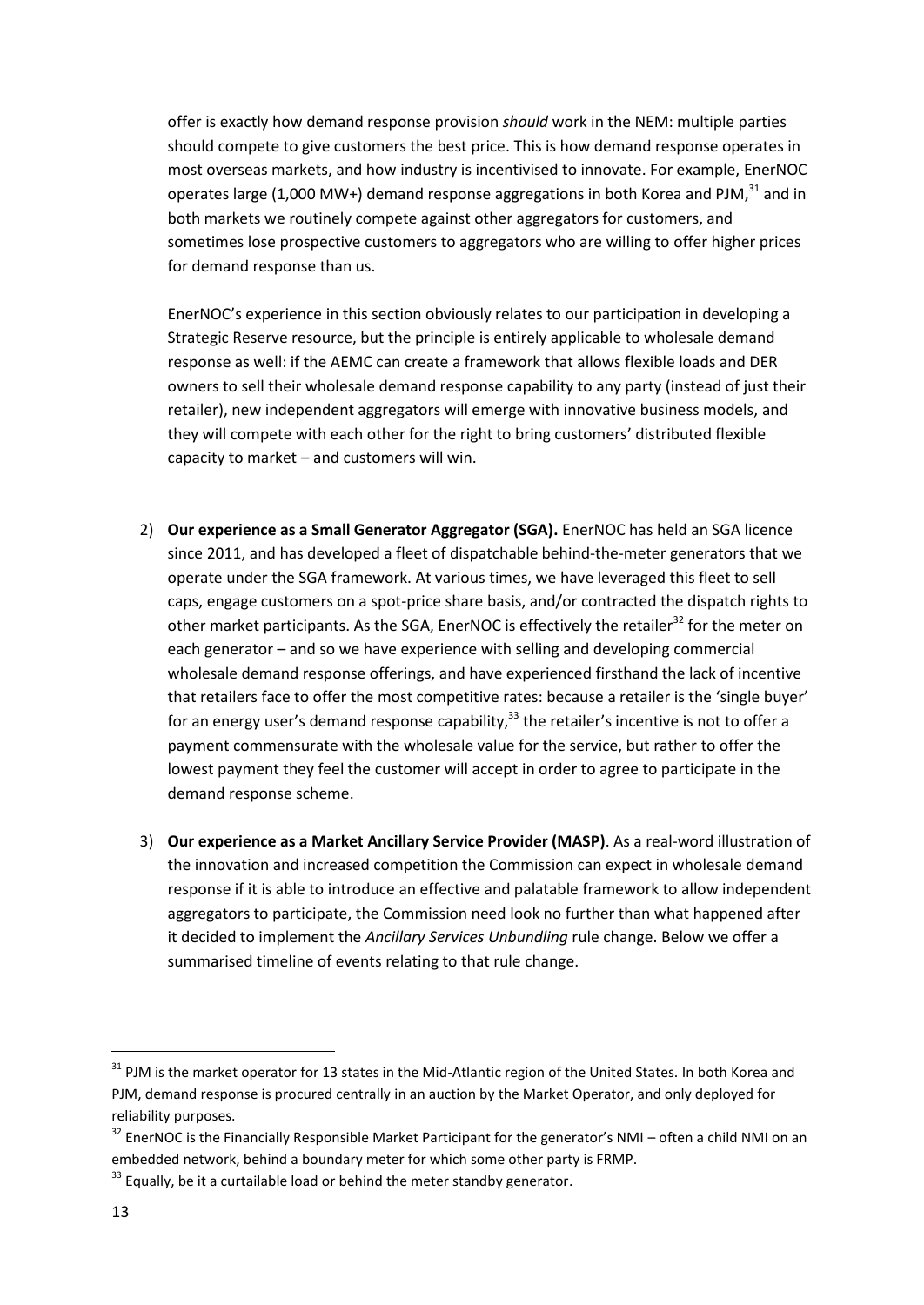| <b>Date</b>                         | <b>Action</b>                                                   |  |
|-------------------------------------|-----------------------------------------------------------------|--|
| Entire history of the NEM, pre 2017 | Market rules allow retailers to bid aggregated                  |  |
|                                     | demand response into the FCAS markets, but                      |  |
|                                     | prohibit independent aggregators. However, no                   |  |
|                                     | retailer ever choose to do so, <sup>34</sup> and the NEM's      |  |
|                                     | ancillary services remain almost exclusively provided           |  |
|                                     | by large scale generators.                                      |  |
| November 2016                       | The AEMC makes a Final Determination to make the                |  |
|                                     | Ancillary Services Unbundling rule.                             |  |
| <b>July 2017</b>                    | The new rule takes effect.                                      |  |
| October 2017                        | The first registered MASP (EnerNOC) submits its first           |  |
|                                     | bids into the Contingency Raise FCAS markets.                   |  |
| January 2018 <sup>35</sup>          | New entrant MASP is supplying 4.4% of the NEM's                 |  |
|                                     | Contingency Raise FCAS (and growing), reducing the              |  |
|                                     | market share of incumbent generators.                           |  |
| <b>Early 2018</b>                   | A second prospective MASP (Hydro Tasmania) has                  |  |
|                                     | applied to AEMO and will presumably further                     |  |
|                                     | increase competition in the FCAS markets in 2018. <sup>36</sup> |  |

For the first 20 years of the NEM, retailers showed they were uninterested in (or incapable of) developing demand response resources for purposes of ancillary services. Less than a year after the AEMC *announced* it would allow independent aggregators access to the FCAS markets, two aggregators had applied to enter the market, and one of them had fully developed a service offering, registered with AEMO, and carved out a 4.4% market share from incumbent suppliers.<sup>37</sup>

In the entire history of AEMC rule changes intended to increase competition in the NEM's markets by removing barriers to entry for new participants, the Commission would be hard pressed to identify a rule change that has achieved its intended result as quickly as the *Ancillary Services Unbundling* rule change.

Once the Commission unbundled the provision of ancillary services from retail supply, aggregators arrived and began innovating immediately, resulting in increased competition and downward pressure on wholesale ancillary services prices<sup>38</sup>. EnerNOC submits that aggregators will arrive,

<sup>&</sup>lt;sup>34</sup> In this timeframe, only a single energy user ever bid in FCAS via demand response: the Portland Smelter, with bids facilitated by the residual SECV participant.

 $35$  Specifically, the R6, R60, and R5 services over the 1 Jan – 15 Jan 2018 time period. EnerNOC analysis of MMS data.

<sup>36</sup> AEMO, NEM Registration and Exemption List, accessed 10 Jan 2018

 $37$  Further, this real world example is illustrative of the speed at which aggregators can conceptualise, commercialise, and operationalise 'virtual power plants' comprised of DER.

<sup>&</sup>lt;sup>38</sup> Indeed, Contingency Raise FCAS prices have reduced since EnerNOC's entry into the market in October 2017, though it is difficult to determine how much of the price softening is due to the increased supply from EnerNOC, vs. the behaviour of other market participants – including the Hornsdale Power Reserve, which since its entry to the market in December 2017, has been bidding its full Contingency FCAS capability into the markets at \$0.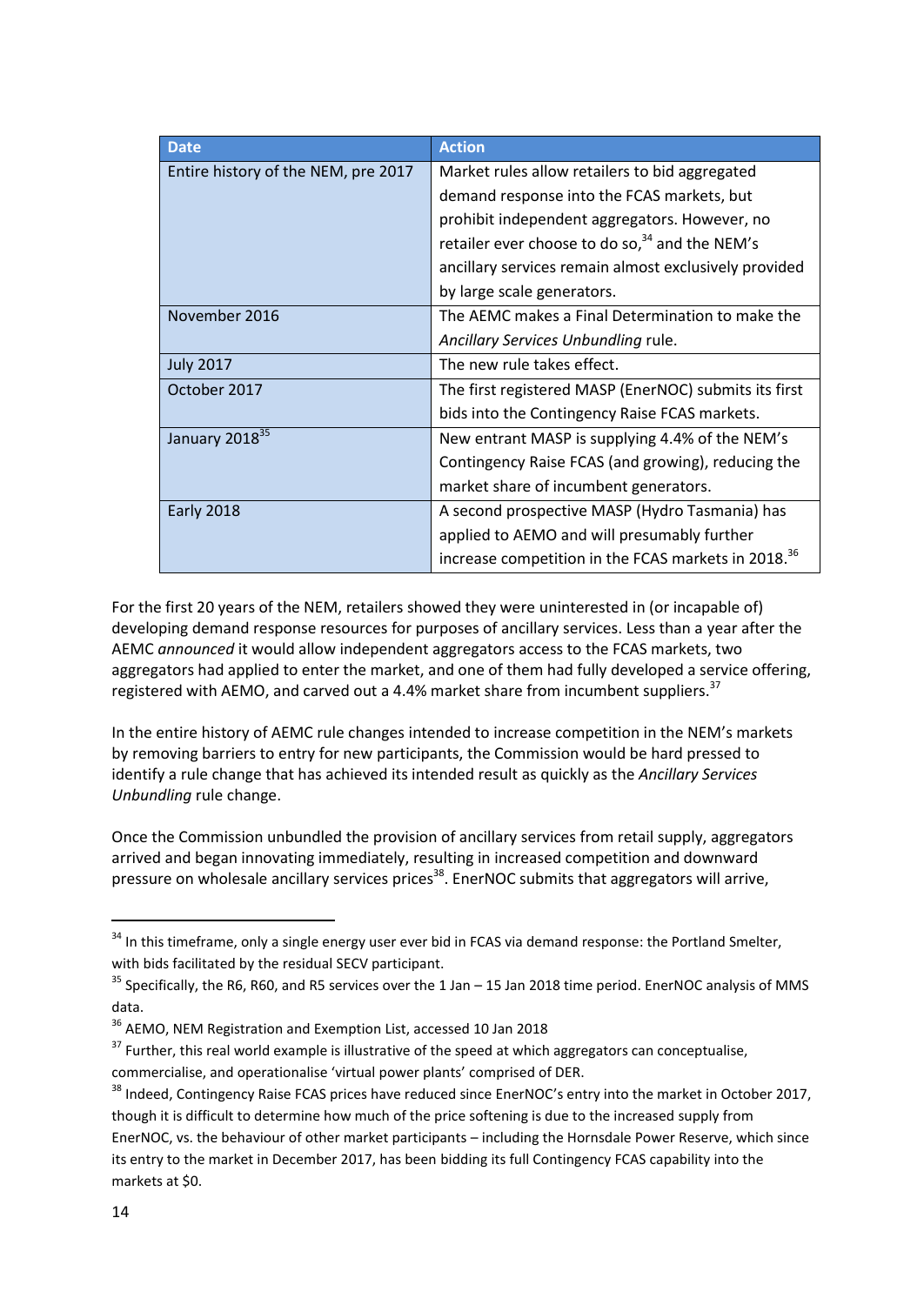innovate,<sup>39</sup> and have a similarly disrupting impact in the wholesale energy market, if the AEMC is able to introduce a suitable framework to unbundle provision of an energy user's wholesale demand response capability from provision of their retail supply arrangement.

#### **About EnerNOC's aggregated Contingency Raise FCAS resource:**

EnerNOC's FCAS resource is comprised of distributed, aggregated switching controllers installed at commercial and industrial energy users' facilities throughout the NEM. The MW quantities that EnerNOC bids into the market vary by trading interval, in line with customers' production schedules and real-time demand. To date, EnerNOC has offered and cleared as much as 14/60/71 MW in the  $R6/R60/R5$  FCAS markets<sup>40</sup>.

EnerNOC's participating customers come from the cold storage, industrial, and forest products manufacturing sectors, and also includes behind the meter batteries. Of the controllers capable of responding fast enough for the R6 market, the vast majority provide a 'Fast Frequency Response' in less than 250ms.

The resource will continue to grow over time (in terms of MW capacity, and market share) as EnerNOC incrementally adds energy users to the aggregation.

l

<sup>&</sup>lt;sup>39</sup> One such innovative business model under a new framework would likely involve independent aggregators selling caps, and defending those caps with wholesale revenues earned by facilitating load reductions in the energy market. In this way, allowing aggregators to compete is likely to increase liquidity in the cap markets.  $40$  As at 6 February 2018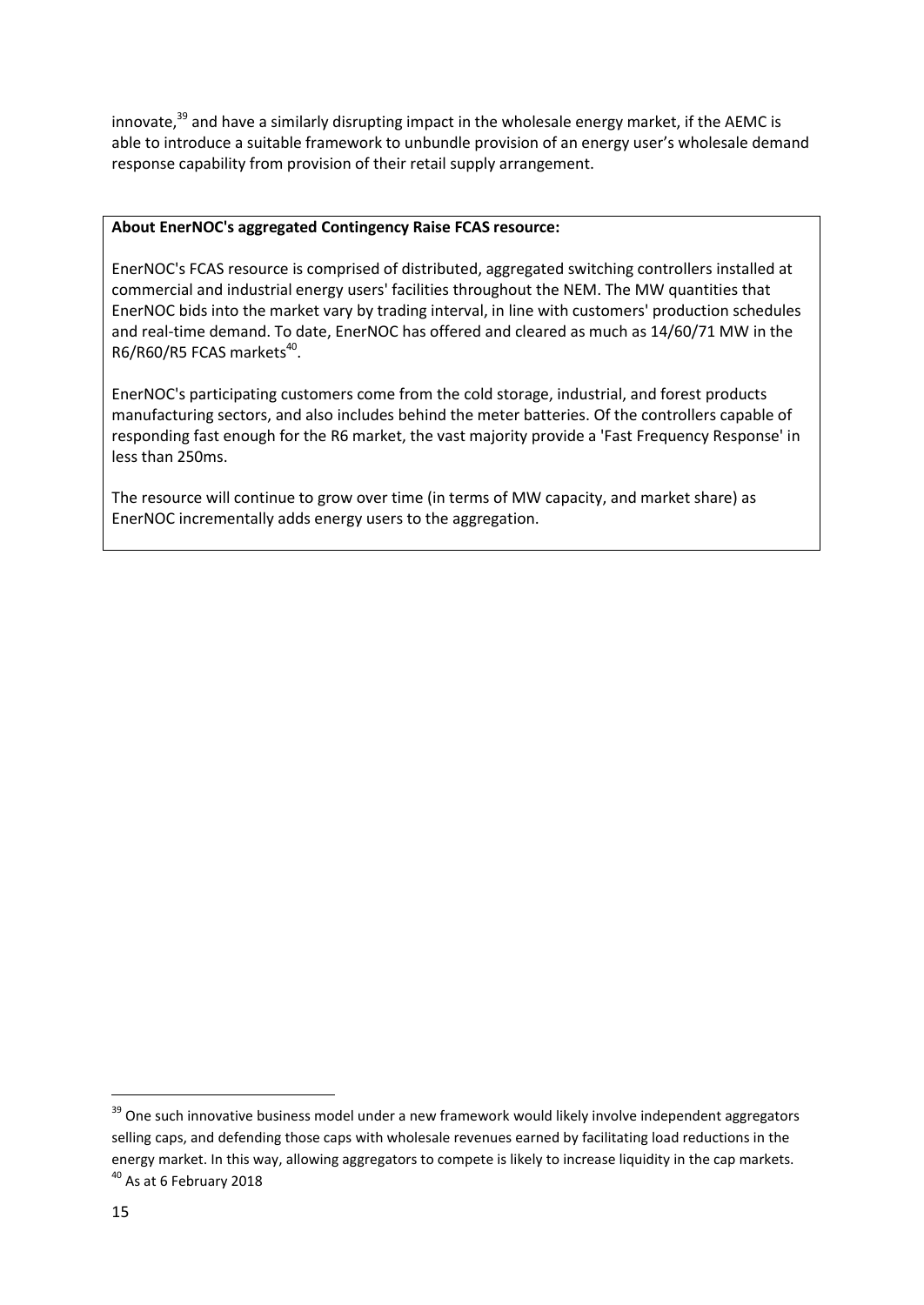## <span id="page-15-0"></span>**'Unbundling energy from energy' is already happening, and is not problematic**

The Commission's Interim Report comments that "Separating the two services - energy and wholesale demand response - would in a sense be trying to disaggregate energy from energy."<sup>41</sup> We submit that doing so is not problematic, and has already been occurring successfully and without complaint under the Small Generator Aggregator framework. The below table details how this unbundling is already occurring, and how it might occur in the future under a new wholesale demand response aggregation framework.

| <b>WHO DOES WHAT</b><br>(BTM = behind the meter)                                                 | <b>SGA Framework</b>                                                                                      | <b>Hypothetical future third-</b><br>party aggregator<br>framework                                                                         |  |
|--------------------------------------------------------------------------------------------------|-----------------------------------------------------------------------------------------------------------|--------------------------------------------------------------------------------------------------------------------------------------------|--|
| Configures, registers, controls BTM activities                                                   | Aggregator                                                                                                |                                                                                                                                            |  |
| Responsible for settling gate NMI with AEMO                                                      | Retailer                                                                                                  |                                                                                                                                            |  |
| Responsible for settling BTM energy with AEMO                                                    | Aggregator                                                                                                |                                                                                                                                            |  |
| BTM energy measured by (per trading interval)                                                    | Sub-meter on generator                                                                                    | <b>Baseline minus actual</b>                                                                                                               |  |
| Retailer made whole for BTM energy via                                                           | Subtracting negative<br>consumption on child<br>NMI results in "BTM<br>energy addback" onto<br>parent NMI | Settling on baseline<br>energy in trading intervals<br>declared by the<br>Aggregator results in<br>"BTM energy addback"<br>onto parent NMI |  |
| Does retailer sell less energy to customer as<br>result of BTM activities?                       | <b>No</b>                                                                                                 |                                                                                                                                            |  |
| Is retailer aware of customer's BTM activities?                                                  | Only if they care to dig into settlement data                                                             |                                                                                                                                            |  |
| Retailer procures hedges, charges customer for<br>them, as if BTM activities were not occurring? | Yes                                                                                                       |                                                                                                                                            |  |
| Can AEMC guarantee benefits > costs to<br>customer for participating in scheme?                  | <b>No</b>                                                                                                 |                                                                                                                                            |  |
| Responsible for proving to customer they're<br>better off for participating in scheme:           | Aggregator                                                                                                |                                                                                                                                            |  |
| Retailers had to upgrade billing systems to<br>accommodate BTM settlement framework?             | market generator within 2015 DRM rule change<br>an embedded network                                       | Yes, to accommodate a Major sticking point from<br>proposal                                                                                |  |
| Resource behaviour equivalent to that of a:                                                      | Non-scheduled market generator                                                                            |                                                                                                                                            |  |

<sup>&</sup>lt;sup>41</sup> AEMC, Reliability Frameworks Review, Interim Report, 19 December 2017, p.128.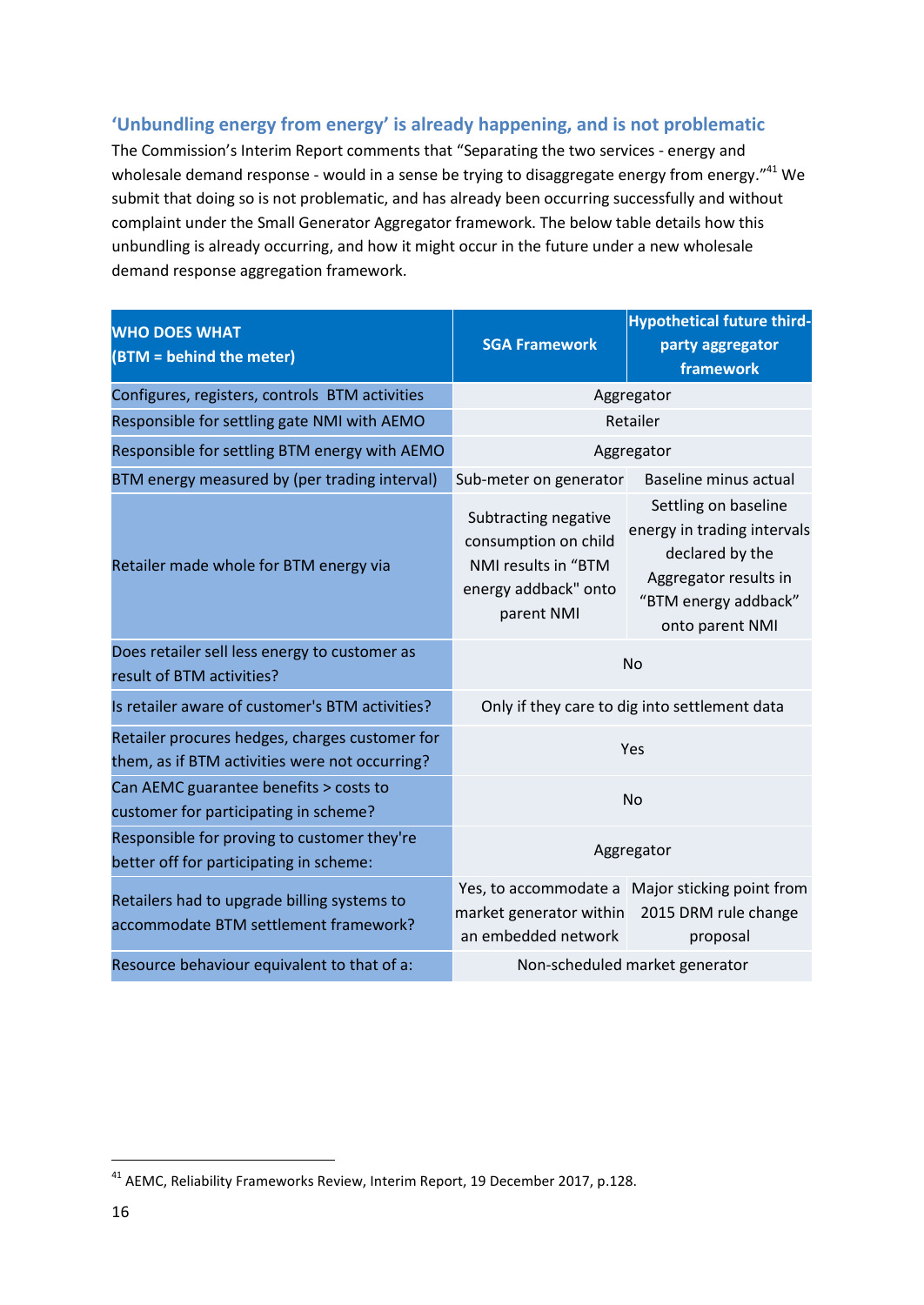### <span id="page-16-0"></span>**Wholesale demand response is capable of participating as a scheduled resource**

We note that the last time the Commission offered views on a hypothetical third-party aggregation framework,<sup>42</sup> the Commission was of a view that unscheduled resources were undesirable in that they introduced market distortions because they could only react to spot prices, and could not directly contribute to setting them. As the Commission is considering future frameworks to facilitate wholesale demand response, it should consider that aggregated demand response *could* participate as a scheduled resource, and submit bids into NEMDE, if required. The NEM has never seen such a resource previously, but this is only because no provision has been made for such participation, and independent aggregators have been prevented from participating and innovating in the wholesale market for energy. We also note that the original vision for a Demand Response Mechanism (as conceived by the Commission and recommended to COAG Energy Council (then SCER) in 2012) was a scheduled mechanism.

# <span id="page-16-1"></span>**If we're going to have a cost-effective NEG, the Commission must first crack the nut on wholesale demand response and access for third-party aggregators**

This Reliability Frameworks review is a timely opportunity for the Commission to set out a framework that unlocks access for third-party aggregators to develop wholesale demand response in the NEM, and in doing so, set the proposed National Energy Guarantee (NEG) up for success.

In the Energy Security Board's advice from 13 October 2017, the Board describes a proposed "Reliability Guarantee" that would include (emphasis ours):

*"an obligation on retailers to meet a percentage of their load requirements with flexible and dispatchable resources, that is, resources that can be scheduled by the market operator… The resources which comply with the system needs would be carefully defined and include any form of technology, generation, batteries, and demand that can respond to a request by the operator to increase or decrease their output over a defined time interval."<sup>43</sup>*

EnerNOC is encouraged that the Board has given due consideration to the demand side in its early public commentary relating to the proposed NEG. However, dispatchable demand response will continue to play only a minor role, if, in order to meet their Reliability Guarantee obligation, retailers are only able to develop demand response from within their current retail customer base (as is the status quo today).

For the NEG to facilitate meaningful quantities of wholesale demand response incremental to today's status quo, retailers must be allowed to buy dispatchable demand response resources from independent aggregators, and use it to meet their obligations under the Reliability Guarantee. Further, those aggregators must be able to develop and aggregate that demand response from any energy user in the NEM, regardless of the energy user's current retail supply arrangements.

l

<sup>42</sup> In its Final Determination on the *Demand Response Mechanism and Ancillary Services Unbundling* rule change proposal, November 2017.

<sup>&</sup>lt;sup>43</sup> ENERGY SECURITY BOARD (ESB) ADVICE ON A RETAILER RELIABILITY, EMISSIONS GUARANTEE AND AFFORDABILITY, 13 October 2017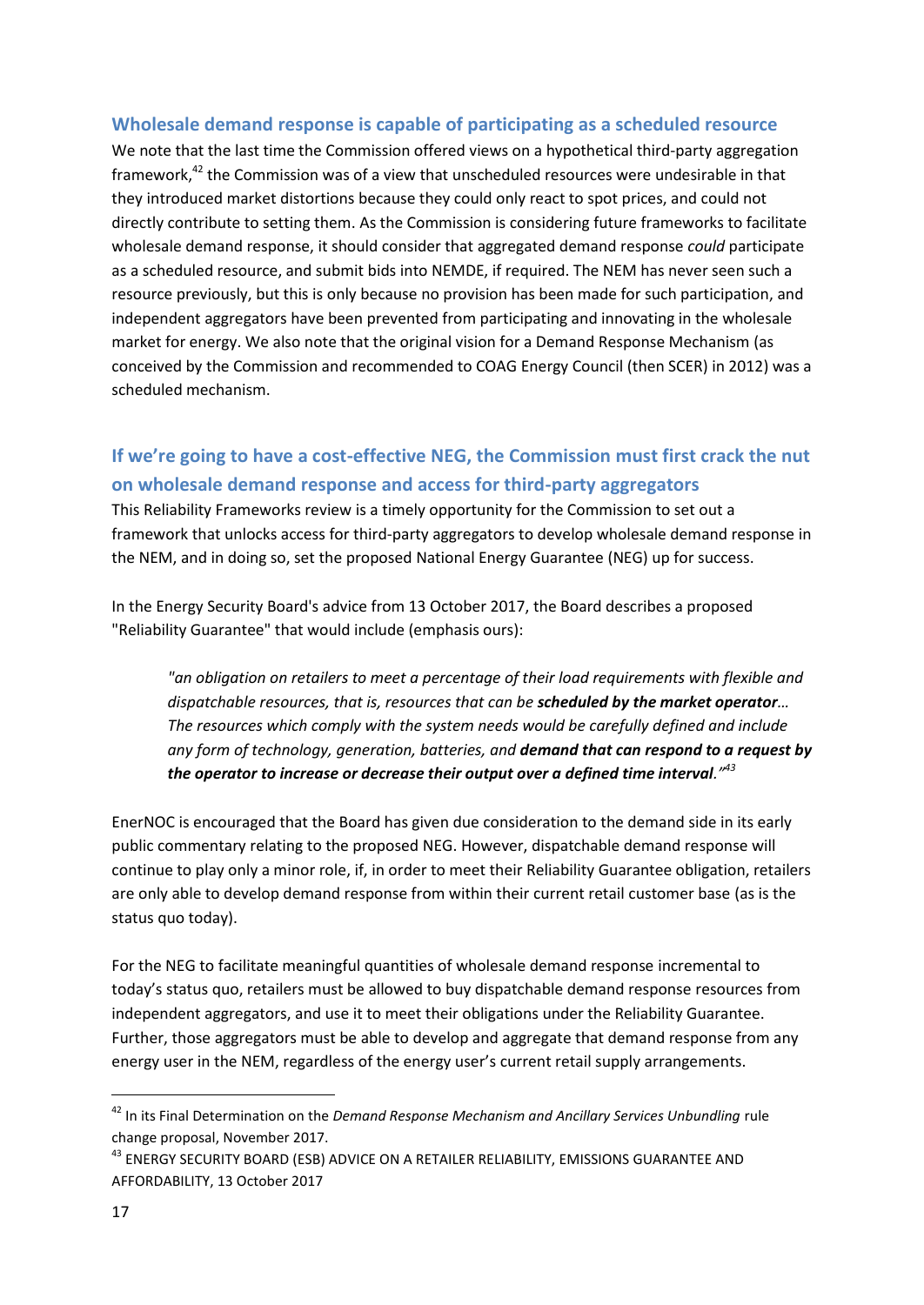Achieving this outcome will require the Commission to introduce a new framework that facilitates third-party provision of wholesale demand response. Failure to do so will ensure that the marketwide cost of fulfilling the NEG's Reliability Guarantee is costlier than need be.

# <span id="page-17-0"></span>**The Commission's description of wholesale DR vs emergency DR in Figure 6.1 is note reflective of reality**

Figure 6.1 from the Commission's Interim Report indicates that:

- Demand that has a marginal benefit of consuming greater than the market price cap, but less than the cost of involuntary load shedding, should provide emergency demand response (i.e. outside-the-market Strategic Reserve)
- Demand that has a marginal benefit of consuming less than the market price cap should provide wholesale demand response (i.e. inside-the-market price response, facilitated through a retailer).

This understanding does not reflect reality for the following reasons:

- There are a multitude of reasons why many demand-response capable energy users fall in the 'emergency' category instead of the 'wholesale' category, including those mentioned in this submission that relate to barriers energy users face in accessing demand response via their 'single buyer' retailer. In the context of the ARENA trial, some of the energy users EnerNOC has contracted are capable of participating in 'wholesale' demand response, but have simply never been offered the opportunity to do so by any retailer. As such, their introduction to demand response in the NEM falls in the less desirable 'emergency' category.
- AEMO has reported<sup>44</sup> that the majority of the expected cost of the Long Notice RERT it has procured for 2017-18 is availability costs, and that most RERT suppliers'<sup>45</sup> 'strike price' for utilisation is below the MPC. This reality would seem to contradict the theory represented in the Commission's Figure 6.1, whereby energy users would only choose to participate in a Strategic Reserve at strike prices > MPC. It suggests to us that the opportunity cost of the types of load that will choose to participate in demand response is well below the MPC, but also that demand response requires a firm availability payment to cover the investment and ongoing costs of making itself available. This is consistent with our prior point that nobody provides insurance without a premium payment. Generators get around this through selling caps: the premium provides the availability payment. No such option is available to load, even if their short run marginal cost is well below the MPC. Accordingly, for many energy users in this category, the 2017-18 RERT tender is the first opportunity they have had to invest in and serve the NEM with demand response.

<sup>&</sup>lt;sup>44</sup> AEMO, verbal update to attendees at the NEM Wholesale Consultative Forum, 31 January 2018.

<sup>&</sup>lt;sup>45</sup> AEMO has indicated that the majority of the Long Notice RERT it has procured for 2017-18 is demand response.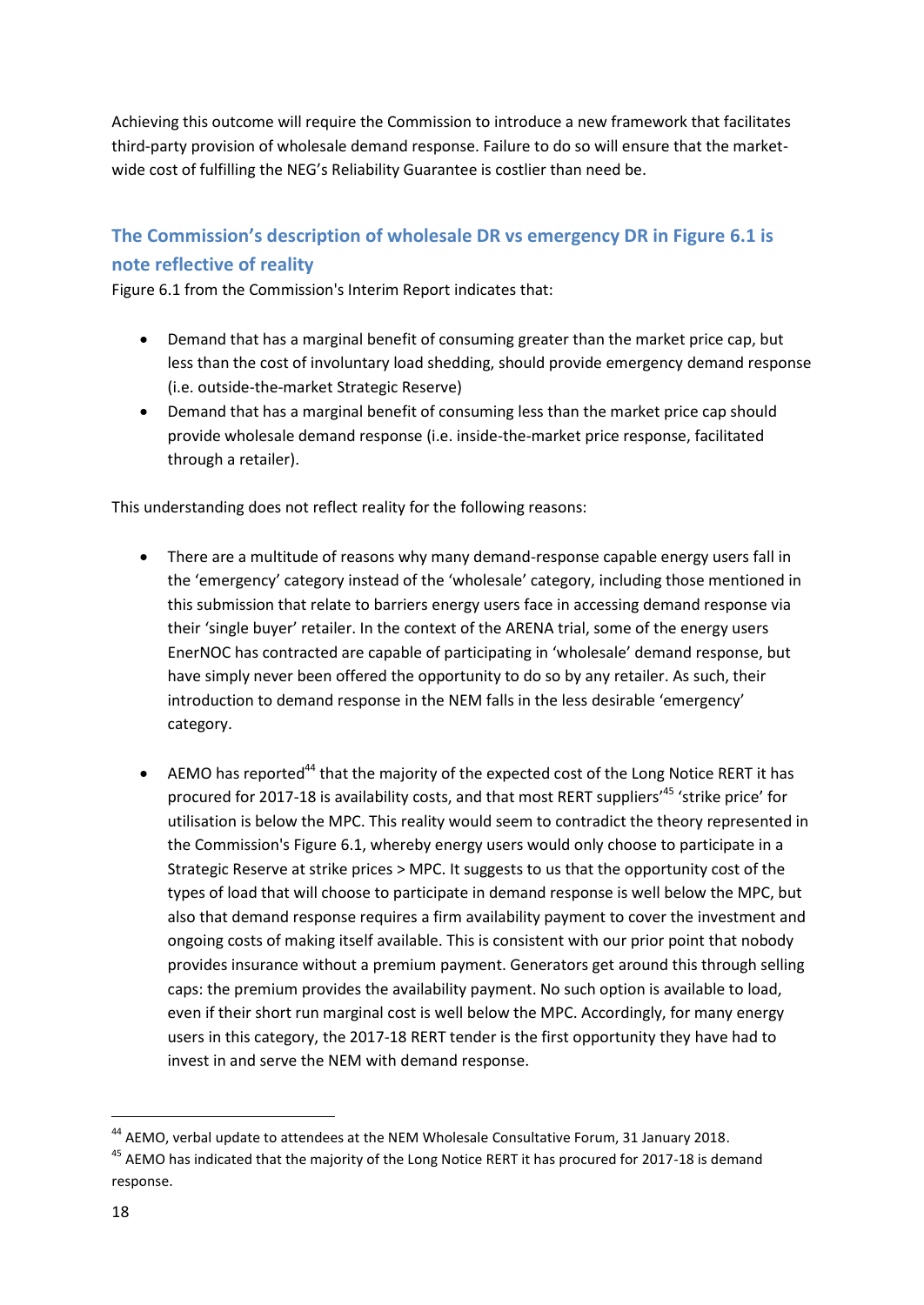## <span id="page-18-0"></span>**Appendix A**

# <span id="page-18-1"></span>**Analogy: Why it's costlier and less reliable to wait and only stand up a Strategic Reserve at the last possible minute**

If you were designing an off-grid home, you would size your solar panels and storage capability to meet your expected needs, with knowledge that you face a tradeoff between cost and reliability. You could oversize your solar + storage to guarantee power supply through all conceivable extreme weather conditions (i.e. prolonged cloudy periods), but this would dramatically increase the cost of your energy supply system. More rationally, you will probably choose to accept that in rare situations (say, .002% of the year) you'll have insufficient power and will have to tolerate the inconvenience and cost of not being able to power your home's lights, devices, and appliances.

So how will you prepare for those rare periods without power? You could choose to suffer through and go about your daily activities in the dark, but a more sensible idea would be to invest in a battery powered torch, and to keep it available in the closet. You would have to make a small upfront capital investment in a torch, and incur small annual costs to replace the batteries and test the torch – with knowledge that you'll only retrieve it from the closet and switch it on in those rare situations where your home's supply is insufficient. Importantly, your decision to procure and maintain a torch has no material impact on the manufacturers and suppliers of your home solar and storage system: you'll continue to lean on (and pay to maintain) their products and services despite your capability to rely on your torch in rare situations.<sup>46</sup> These service providers will continue to invest in developing and selling cutting-edge off-grid home energy systems, because they understand and have confidence that your torch isn't a replacement for their products and services.

So, WHEN should you buy a torch? One option is to buy the torch well in advance of a period of expected cloudy weather – you might buy a torch when you're at the shops and they're on sale in the summertime, in anticipation of cloudy periods that might arise next wintertime. This would ensure you have time to shop around for the most effective torch for your needs and budget (brightness, battery life, cost, etc.), and will ensure you're able to buy a torch at the cheapest prevailing market price. Conversely, you could decide to wait until a problem is imminent, and rush to the store to buy your torch. At this time, your neighbours are likely to be doing the same – increased demand for torches has led to reduced availability in shops – shelves are empty and merchants are charging exorbitant prices for the torches that remain, and there's a lesser likelihood you'll find a torch model that has the exact brightness and battery life you require to meet your needs. You're likely to end up with a torch that doesn't meet your exact needs, and pay a price that diminishes the utility you receive from owning the torch. In this situation you're still glad you bought the torch because it minimises the cost of putting your daily life on hold by living in the dark (i.e. the benefits you receive from the torch still outweigh the cost and hassle of procuring it), but you find yourself wishing you had bought the torch in advance.

 $46$  It could be argued that, if you knew that no torch would be available, you might invest in more solar and storage capability to further reduce the likelihood of running out of supply. The manufacturers would certainly like this, but it would not be economically rational or efficient.